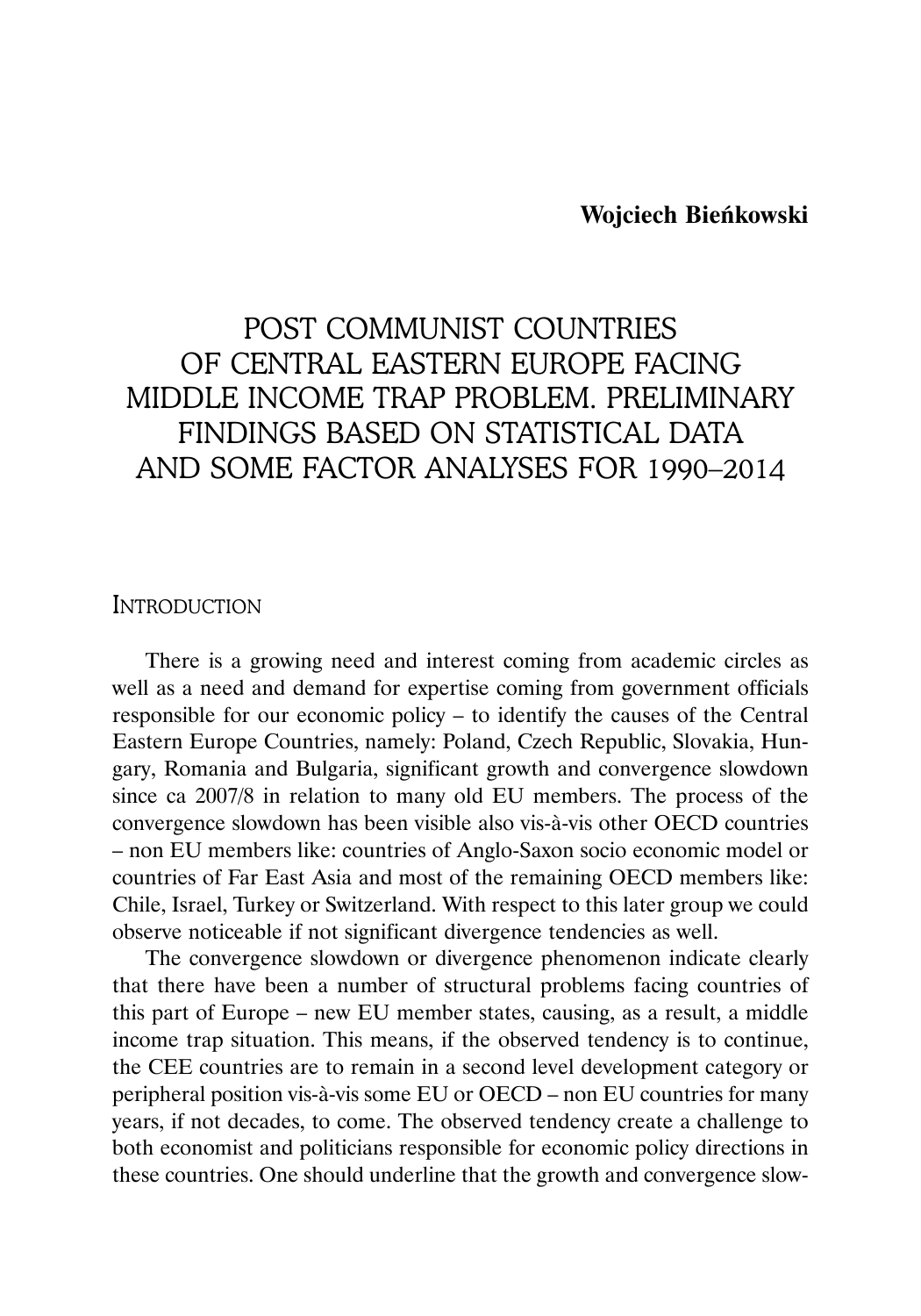down and even divergence process is a relatively new phenomenon for these countries, and it has come as a surprise to many economists and experts on the subject matter, because it has emerged after slow but steady CEEC's real convergence growth, as observed since these countries successful systemic transformation after 1990 and, especially, due to these countries entrance into EU in 2004 and 2007 respectively. The last fact has had accelerated rate of CEEC's GDP growth and, as the result, pushed the convergence process up as well, at least until 2008. In other words, due to these two extremely important factors (systemic transformation and benefits coming from EU accession) the CEEC's have moved up or converge from ca average 40% of EU GDP pc ppp average in 1990 to 55% of that level in 2007 – according to the World Bank or OECD estimates<sup>1</sup>.

The after 2007/2008 growth and convergence slowdown is, in our understanding, a very dangerous phenomenon because, if it is to continue for the next several years and there are not measures to reverse it or implemented right ones on time, the current will drive the CEEC's into a middle income trap (defined by 40 to 70% of the OECD GDP per capita ppp average) for decades as it has had taken place with respect to many Latin American countries like Argentina or Brazil years before, or as it has happened to some ambitious countries of Far East Asia like Thailand or Malaysia for some time ago as well.

To tackle with the above mentioned tendencies in this paper we have concentrated on two sets of main aspects, basically:

The first one, which is to take most of author attention, relates to the growth and convergence process in CEEC's as observed since the beginning of the systemic transformation process in 1990 until now (2014). It consists of statistical analyses of the convergence process especially after the year 2007/2008 when the first significant growth and convergence process and progress has broken down. We have monitored and analyzed the convergence process by dividing the period of 1990–2014 into 3 sub periods: 1990–2003, 2004–2007 and 2008 and 2014. The sub periods relate respectively to: systemic transformation phase, EU membership rents or benefits and, after 2008 – the after crises period due to a visible slowdown occurrence.

The second subject area of the analyses, to be touched upon in less developed manner, relates to the problem of identification and possibly calibration of some causes of the CEEC's convergence slowdown after 2007/8. Since it has been a highly recognized fact that a success in real convergence for the

World Bank, 2015; OECD, 2014.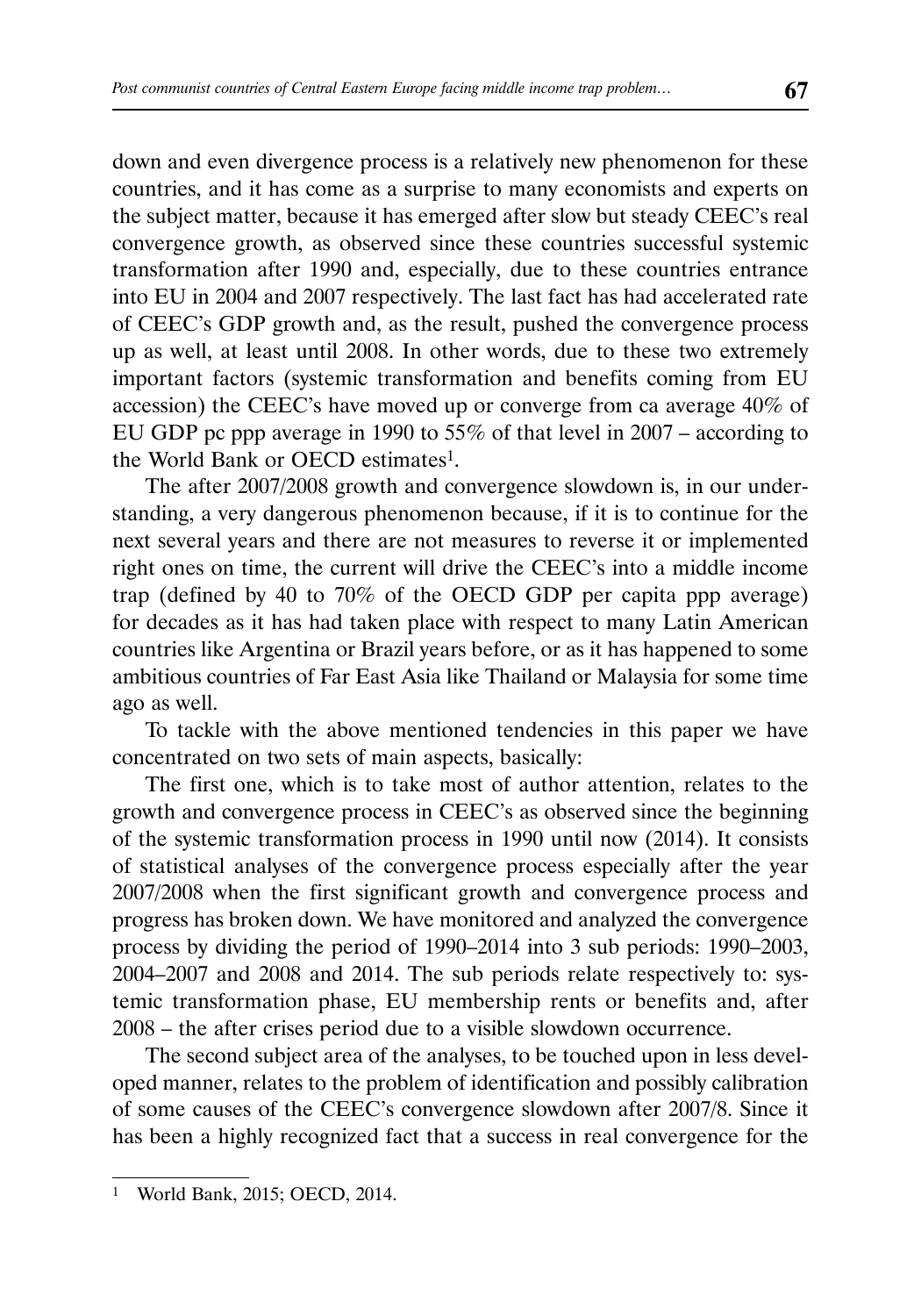countries of the middle and/or high income level is Total Factor Productivity – TFP dependent, therefore the decision was to concentrate and analyze some of the CEEC's growth determinants such as investment, education and research and development expenditures mostly.

# CEEC'S CONVERGENCE AND MIDDLE INCOME TRAP PROBLEM

# 1. CEEC'S CONVERGENCE PROBLEMS AS PART OF THE WORLD WIDE DISCUSSION ON DEVELOPMENT THEORY AND DEVELOPMENT POLICY

No doubts the process of economic or real convergence has become a widely discussed issue especially in reference to advances of the emerging economies which have made big progress to converge with the developed West or developed North in recent decades. The debate on middle income economies and middle income trap especially has become the issue a bit later, a decade ago or so when some countries evidently stopped developing, at least in terms of real convergence progress towards the developed ones. A number of valuable research studies appeared in relation to some Latin American countries which had a good chance to catch up with developed countries, like Argentina or Brazil, but have failed2. Similar studies have been conducted with respect to some ambitious development programs of countries of Far East Asia like Malaysia, Thailand, Indonesia or the Philippines which also failed to reach their goals3. Much of the research work has been done and/or supported by international financial institutions like, Asian Development Bank – ADB4, the World Bank Development Research

<sup>2</sup> E.P. Caldentey (2012), *Income Convergence, Capability Divergence, and the Middle Income Trap: An Analysis of the Case of Chile*, Springer Science Business Media.

<sup>3</sup> S. Yusuf, K. Nabeshima (2009), *Can Malaysia Escape the Middle-Income Trap? A Strategy for Penang*, The World Bank Development Research Group, Policy Research Working Paper 4971; J. Felipe (2012a), *Tracking the Middle-Income Trap: What is It, Who is in It, and Why? Part 1, "Asian Development Bank", No. 306.* 

<sup>4</sup> I.e. J. Felipe (2012b), *Tracking the Middle-Income Trap: What is It, Who is in It, and Why? Part 2*, "Asian Development Bank", No. 307; B. Eichengreen, P. Donghyun, S. Kwanho (2013), *Growth slowdowns redux: new evidence on the middle-income trap*, NBER Working Paper Series, Working Paper 18673.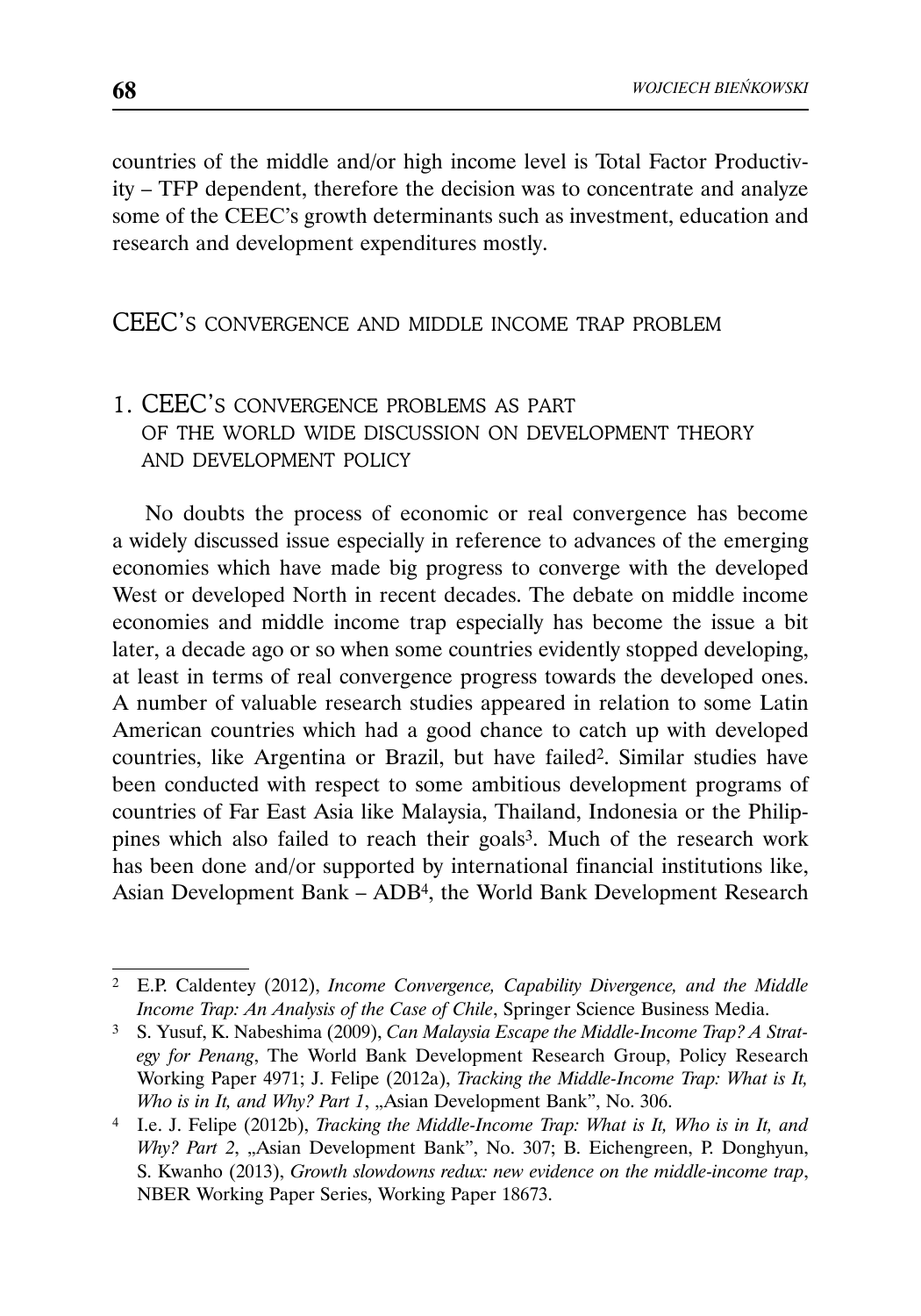Group and Inter – American Development Bank5, as well as by OECD-Development Centre6.

The problems has become especially interesting, if not intriguing, in view of a great success of other ambitious countries like Korean Republic, Taiwan, Singapore or Hongkong which tried to catch up and successfully converged proving that real convergence is possible in real world, not only in theory – provided the country would embark herself onto intelligently structured industrial policy and remain consistent and persistent for a certain, rather long time period<sup>7</sup>.

In contrast to the above discussion on convergence problems of the emerging economies, the CEEC's convergence or catch up process has not been discussed in the same way. The prevailing opinion was that the systemic transformation in these post-communist countries which unchained previously frozen entrepreneurial spirit in these newly privatized, opened to international trade economies, would secure fast growth and prosperity fairly quickly, especially when reinforced by these countries expected and then completed integration into EU in 2004 and soon after in 2007 (Bulgaria, Romania). The visible growth and convergence success of Poland especially, the biggest country in the group, secured the optimistic vision and opinion on the convergence process and progress in CEEC's as a group.

However, as we will see from the analyses laid down below in this article, the CEEC's have encountered some significant structural problems which resulted in a slowdown of real convergence since 2008 when measured against EU or OECD total. The negative tendency has been especially visible when we have measured CEEC's growth vis-à-vis selected EU or OECD – non EU members, In the latter case we have noticed for some years even a slight yet important divergence process when we compared GDP growth rates with those of EU North (i.e. Germany or Sweden) or most of OECD – non EU members like countries of Anglo-Saxon model. The same divergence trend

<sup>5</sup> S. Yusuf, K. Nabeshima (2009), *Can Malaysia*…, *op. cit*.

<sup>6</sup> I.e. A. Jankowska, A.J. Nagengast, J.R. Perea (2012), *The Middle-Income Trap: Com*paring Asia and Latin American Experiences, OECD Development Centre, "Policy Insights", No. 96.

<sup>7</sup> See K. Lee (2013), *Schumpeterian Analysis of Economic Catch-up Knowledge, Path-Creation, and the Middle-Income Trap*, Cambridge University Press; K. Lee, B.-Y. Kim, Y.-Y. Park, E. Sanidas (2013), *Big business and economic growth: Identifying a binding constraint for growth with country panel analysis*, "Journal of Comparative Economics", No. 41; E. Paus (2012), *Confronting the Middle Income Trap: Insights from Small Latecomers*, Springer Science Business Media.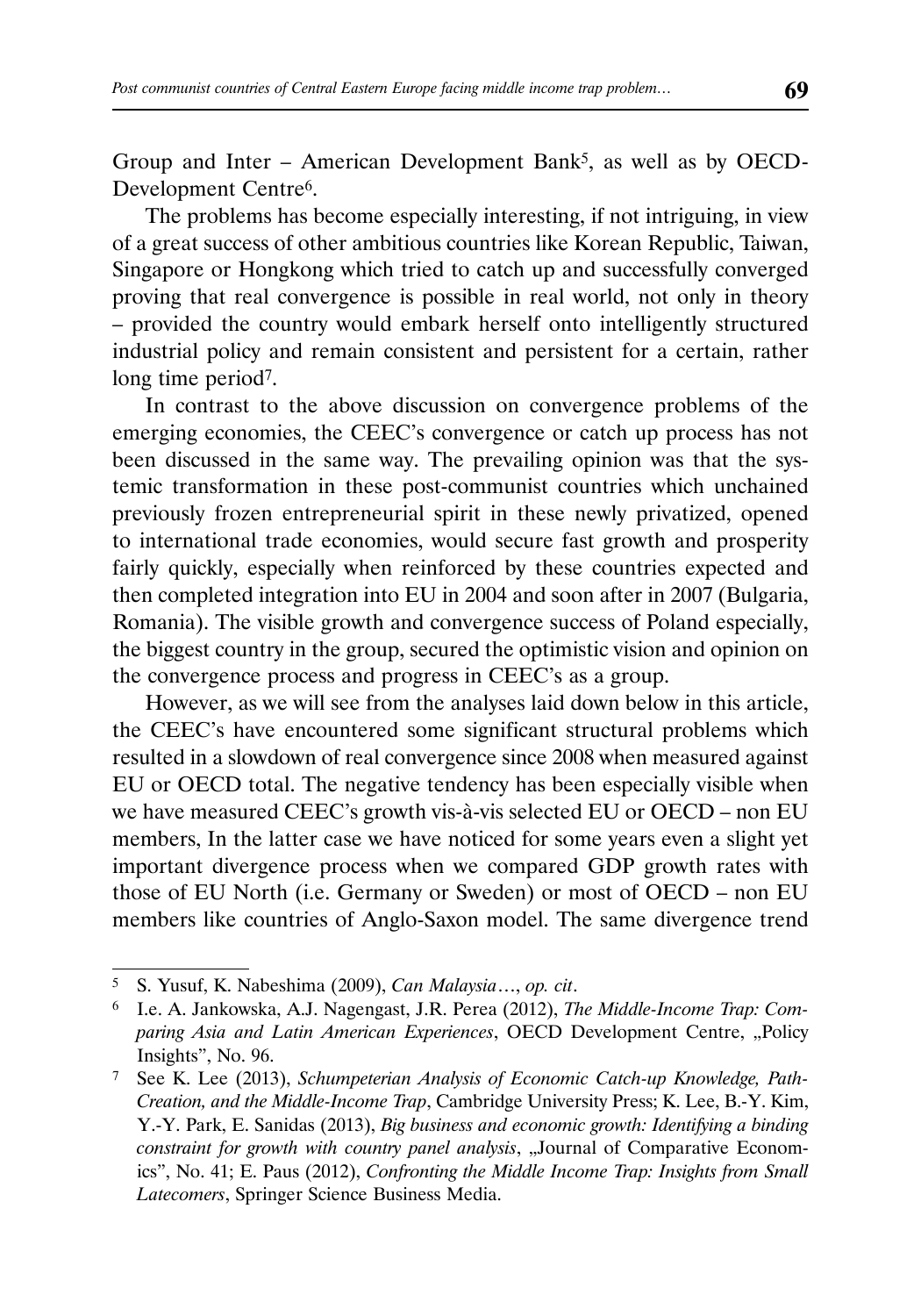has been observed since or even earlier when CEEC's GDP growth rates have been compared with similar growth indicators of other relatively small or medium size OECD countries like: Chile, Switzerland, Israel or Turkey, which simply grew faster that most of CEEC's at that period.

The point is that the CEEC's slowdown and/or divergence process since 2008 has not been widely discussed yet, both because it has come as a kind of the surprise, given previously observed success story and because it is a fairly new and not well recognized problem yet. So far only very few analytical reports started to tackle with the issue<sup>8</sup> and/or some research papers published in Hungary and Czech Republic mostly pointed at the issue<sup>9</sup> referred to that. We believe this research work and this article will make the CEEC's recent convergence and the emerging middle income problems better known and recognized at least.

- 2. CEEC'S CONVERGENCE TOWARDS EU IN 1990–2014 AND SOME SELECTED OECD COUNTRIES – NON EU MEMBERS; STATISTICAL ANALYSES AND PRELIMINARY FINDINGS
- 2.1. CEEC's convergence vis-à-vis EU total; need to enrich the picture

When taking the first glance into the CEEC's real convergence towards EU-15 in 1990–2013 (Graph 1) one may conclude, that most of the countries of the group converged during the period. The progress has been most visible with respect to Poland and Slovakia, less impressive with respect to the Czech Republic and Hungary and almost invisible with respect to Bulgaria and Romania if we take the whole period into account.

<sup>8</sup> European Bank for Reconstruction and Development (2013), Transition Report 2013; Fundacja Gospodarki i Administracji Publicznej (2014), *Konkurencyjna Polska. Jak awansować w światowej lidze gospodarczej? Rekomendacje*, Kraków; M. Golonka, L. Gyorgy, K. Krulis, Ł. Pokrywka, V. Vano (2015), *Middle-Income Trap in V4 Countries? – Opening thesis*, The Kosciuszko Institute; M.-J. Radło, D. Ciesielska (2013), *Polska w pułapce średniego dochodu? Perspektywy konkurencyjności polskiej gospodarki i regionów*, Diffin.

<sup>9</sup> I.e., Z. Gal (2015), *Interdependence between Core and Peripheries of the European Economy: Secular Stagnation and Growth in the Western Balkans*, Paper presented at First World Congress of Comparative Economics, Rome 25–27 June 2015.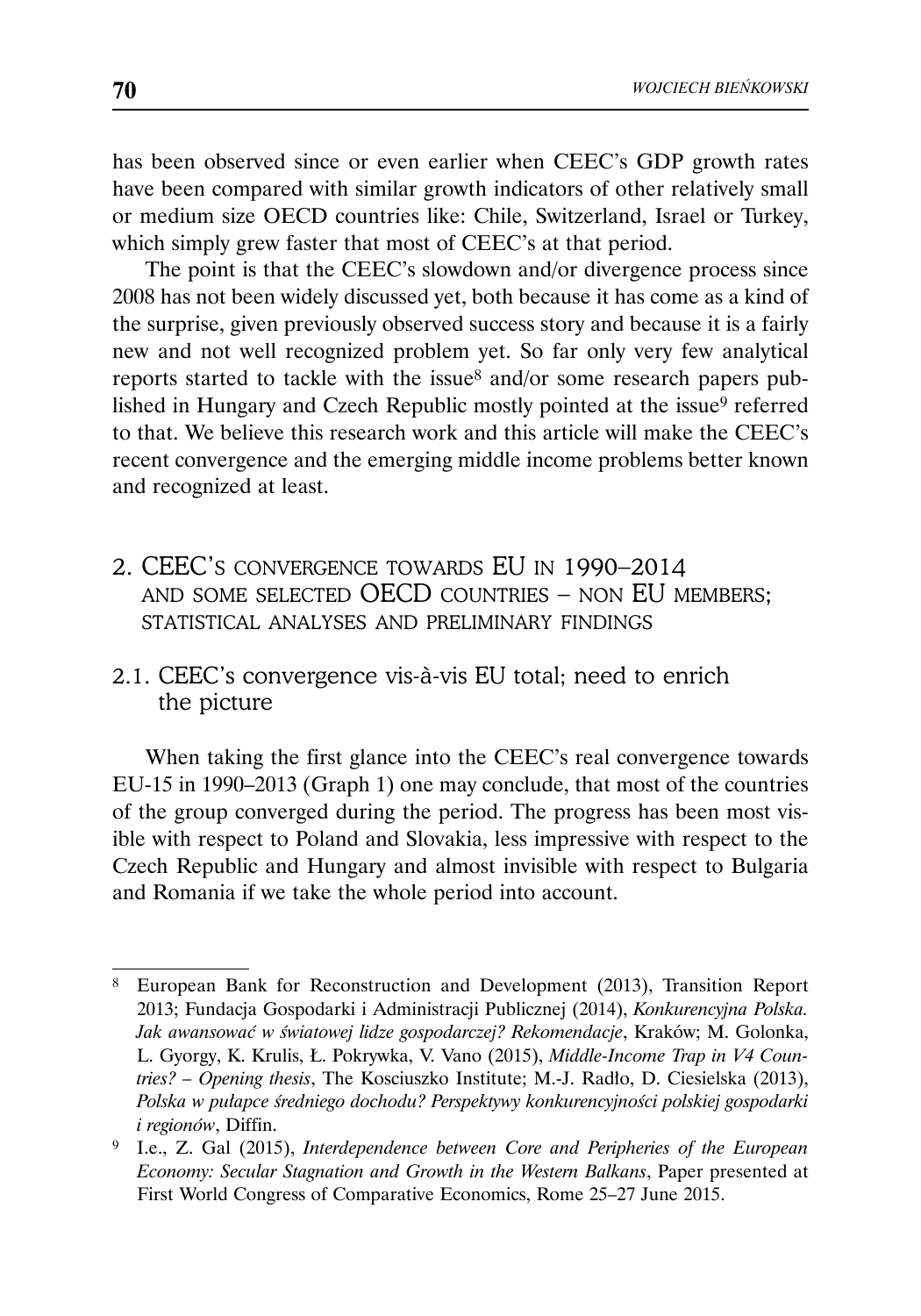Another first glance observation relates to visible distinctive sub- periods in the CEEC's convergence process namely: period of 1990–2004, 2004–2008, and period since 2008 until 2014.

#### Graph 1



CEEC\* countries convergence with EU-15\*\* since 1990

 \* **CEEC:** Bulgaria, Romania, Czech Republic, Hungary, Slovak Republic, Poland \*\* **EU-15:** Sweden, Finland, Germany, Denmark, UK, Austria, Ireland, Italy, Spain, France, Greece, Portugal, Luxembourg.

Source: own calculations based on the IMF, 2015.

During the first period, which we will call systemic transformation phase, CEEC's have moved from centrally planned economies based on public ownership into more and more market oriented ones based on private ownership, as well as shifting from foreign trade state monopoly towards open trade policy run by private companies and individuals. The process, as we know it, has unleashed a lot of previously frozen entrepreneurial energy and has started to reduce inefficiency in old publicly owned industrial structures but it has evolved different ways in these countries based on the individual countries preferences with respect to the speed and/or character of the chosen economic policies after 1990, bringing some times unexpected negative results, for example in terms of the efficiency of the newly formed private sectors vis-à-vis old state ones both in manufacturing as well as in agriculture10.

<sup>10</sup> See J.C. Brada, A.E. King, C.Y. Ma (1997), *Industrial economics of the transition: determinants of enterprise efficiency in Czechoslovakia and Hungary*, Oxford University Press, Oxford Economic Papers 49; J.C. Brada, A.E. King (1993), *Is Private Farming More Efficient than Socialized Agriculture?*, Wiley, "Economica", Vol. 60, No. 237.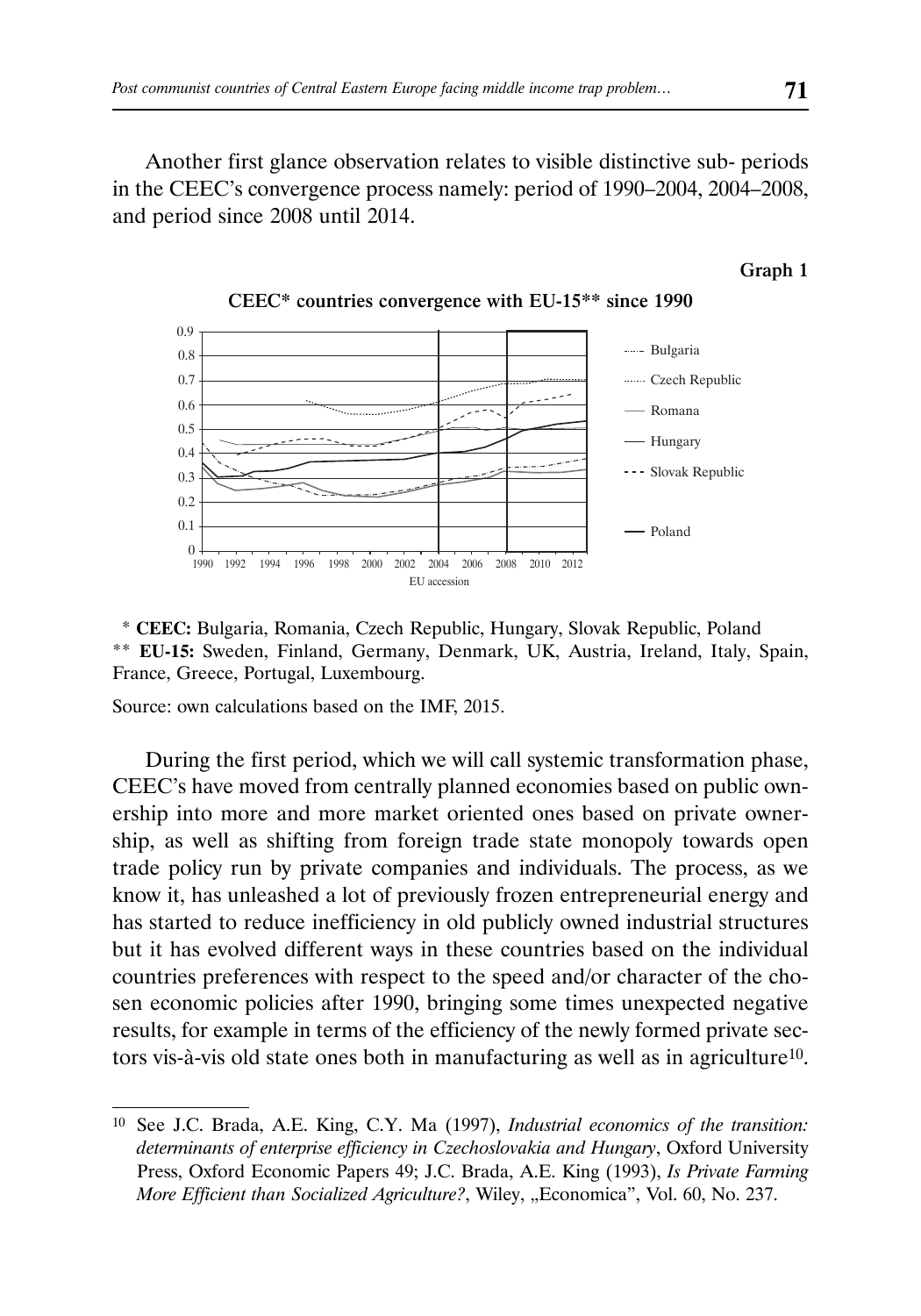These problematic gains due to systemic transformation from state to market economies have been most striking in Bulgaria, Romania as well as in the Czech Republic, the countries where we could observe divergence rather than convergence in 1990–2004 (Table 1).

|                | 1990 (%, PPP)  | 2004 (%, PPP) |  |  |  |  |  |  |
|----------------|----------------|---------------|--|--|--|--|--|--|
| Hungary        | 45.49          | 49.27         |  |  |  |  |  |  |
| Poland         | 36.16          | 39.75         |  |  |  |  |  |  |
| Slovakia       | 39.3 (in 1992) | 50.28         |  |  |  |  |  |  |
| Czech Republic | 62 (in 1992)   | 60.97         |  |  |  |  |  |  |
| Bulgaria       | 44.37          | 27.29         |  |  |  |  |  |  |
| Romania        | 34.65          | 27.45         |  |  |  |  |  |  |

| Table 1 |  |  |  |
|---------|--|--|--|
|         |  |  |  |

\* **CEEC:** Bulgaria, Romania, Czech Republic, Hungary, Slovak Republic, Poland. Source: own calculations based on IMF, 2015.

The second period in the CEEC's convergence process in symbolically marked by 2004 when most of the CEEC's have become EU members<sup>11</sup> and therefore we will call the phase – the EU rent period. Symbolically, because the effects/rents related to CEEC's membership have started to take place even earlier, ca 2000, when the pre-accession agreements indicated clearly that the Countries have already embarked on institutional convergence process with EU12, setting a safe ground for international investors which resulted, ultimately, in a significant FDI inflow into CEEC's economies and the acceleration of growth at that time.

The other obvious benefits of the either expected or real EU membership related to: free access to EU markets for CEEC's exporters (i.e., Poland has gotten duty free access to EU markets when Poland-EU accession agreement had been signed and approved by all EU member counties in 1994), EU assistance programs which could reach up to 4% of GDP of CEEC's, and free movement of people including systematically implemented legal work permits for the outflow of labor, easing the dramatic, in some countries, unemploy-

<sup>11</sup> Bulgaria and Romania jointed in 2007.

<sup>12</sup> Acquis Communautaire.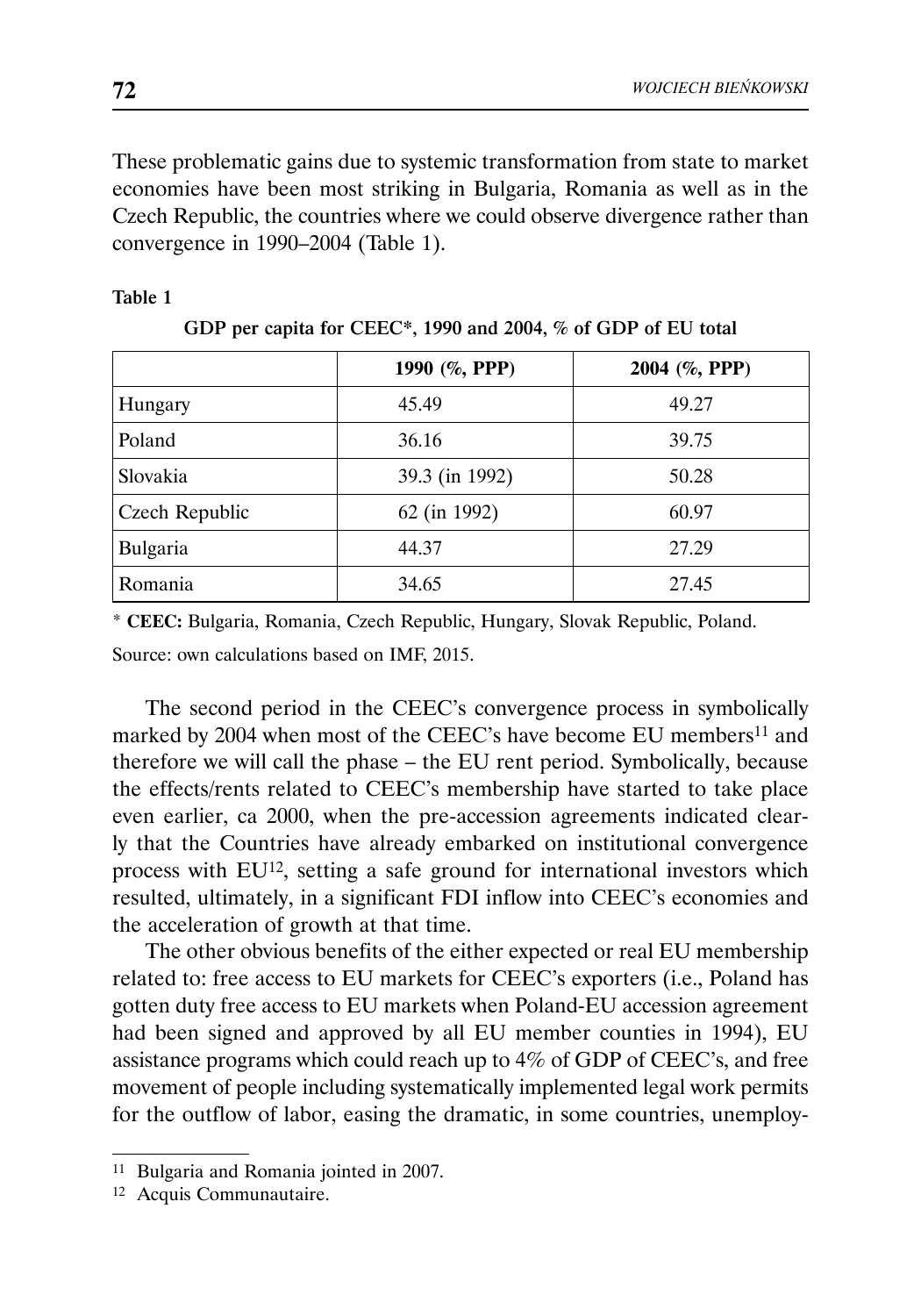ment problem as well as resulting in substantial money transfers coming from emigrants into the mother countries, i.e., Poland has been receiving from 5 to 7 billion US\$ annually from the remittances since EU membership13.

The positive effects of the facts and factors, in addition to the rents coming from more and more mature systemic transformation process (mostly thanks to the progressing privatization processes, open trade benefits and on-going institutional adjustments) resulted in significant GDP growth acceleration in these countries (see Table 2).

Table 2

|                   | 2004 | 2005 | 2006 | 2007  | 2008 | 2009    | 2010    | 2011 | 2012    | 2013    |
|-------------------|------|------|------|-------|------|---------|---------|------|---------|---------|
| <b>Bulgaria</b>   | 6.56 | 5.96 | 6.47 | 6.91  | 5.75 | $-5.01$ | 0.66    | 1.98 | 0.49    | 1.07    |
| Czech<br>Republic | 4.95 | 6.44 | 6.88 | 5.53  | 2.71 | $-4.84$ | 2.30    | 1.96 | $-0.81$ | $-0.70$ |
| Hungary           | 4.79 | 4.26 | 3.96 | 0.51  | 0.88 | $-6.55$ | 0.79    | 1.81 | $-1.48$ | 1.53    |
| Poland            | 5.14 | 3.55 | 6.19 | 7.20  | 3.92 | 2.63    | 3.70    | 4.76 | 1.76    | 1.67    |
| Romania           | 9.12 | 4.29 | 8.72 | 6.26  | 7.86 | $-6.80$ | $-0.94$ | 2.31 | 0.35    | 3.50    |
| Slovakia          | 5.24 | 6.54 | 8.26 | 10.68 | 5.45 | $-5.29$ | 4.83    | 2.70 | 1.60    | 1.42    |

GDP pc growth in CEEC\* in 2004–2013  $(\%)$ 

\* **CEEC:** Bulgaria, Romania, Czech Republic, Hungary, Slovak Republic, Poland.

Source: own calculations based on the World Bank, 2015.

As we could see from the above data on GDP growth rates the CEEC's have experienced an unprecedented fast GDP growth in 2004–2007, which made them being considered the group of "fast growing countries", that is the countries where" growth of GDP pc had been growing for seven or more years at an average annual rate of 3.5%"14. This criterion can be applied because when we take the year 2000 as a base year the average rate of growth in CEEC's for the 2000–2007 period was estimated at 4.62%15.

<sup>13</sup> See Main Statistical Office data – GUS, 2014.

<sup>14</sup> B. Eichengreen, P. Donghyun, S. Kwanho (2013), *Growth slowdowns*…, *op. cit*.

<sup>15</sup> World Bank, 2015.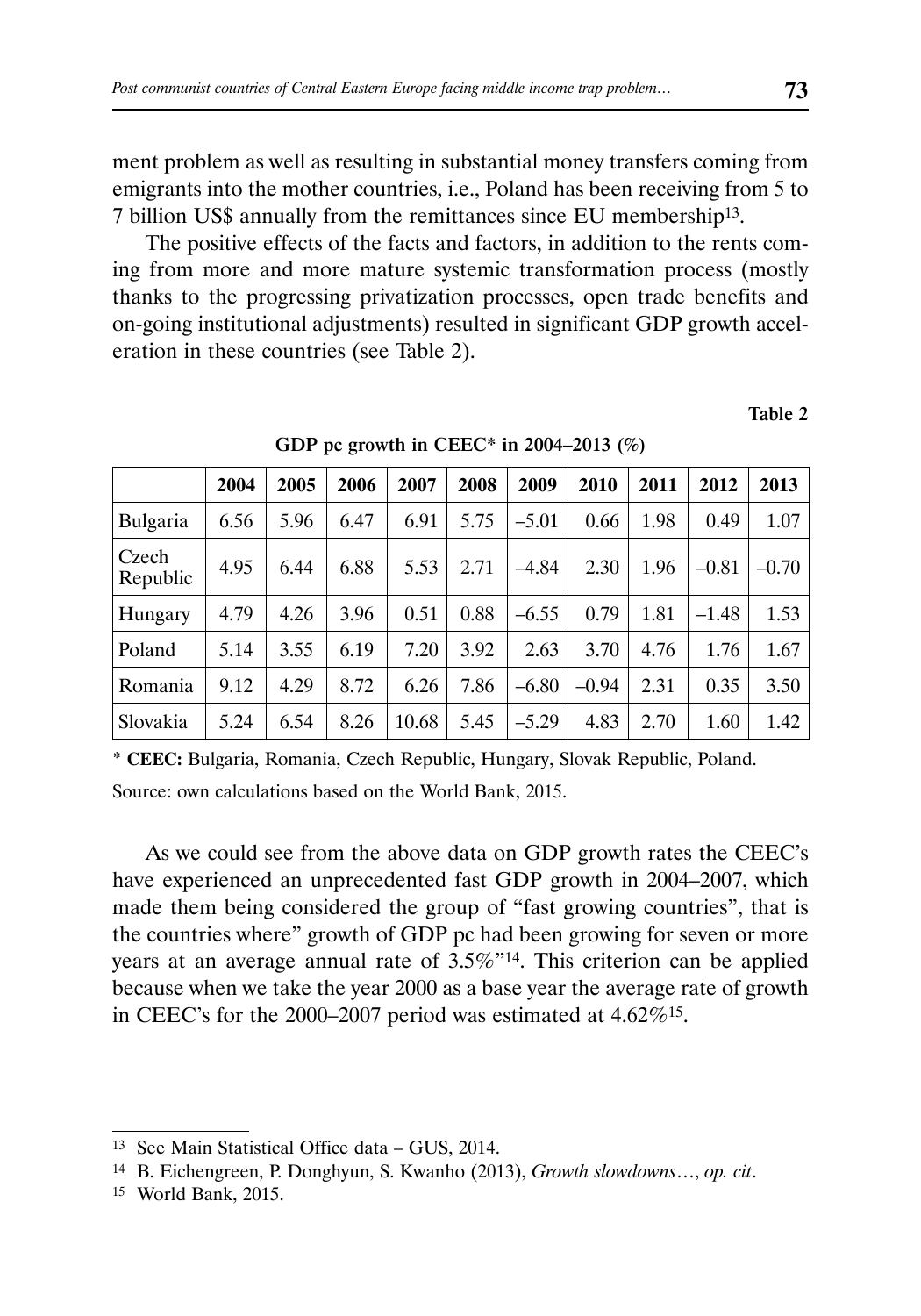The problem is that the happy growth era of 2000–2007 and 2004–2007 in particular, has dramatically ended in the after 2007 peiod bringing most of the CEE's convergence almost to a stop. This has come to the surprise for the economists, politicians and expert alike16.

The declining CEEC's GDP growth rates since 2008 contributed to the convergence slowdown as illustrated on the graph 6 below which demonstrate the process vis-à-vis EU-28 (Graph 2). The trend could be even more striking when we take into account that EU GDP total or EU-28 at present equals EU-15 or Old EU plus relatively poor 11 countries of post-communist Europe plus Malta and Cyprus which, taken together, weighted down the EU-28 average as a reference point and thus making the CEEC's convergence process easier for to be continued.

#### Graph 2





Source: own calculations based on the World Bank, 2015.

In other words, the almost flat CEEC's convergence line indicate, that subtracting CEEC's, Malta and Cyprus from EU GDP total would make the convergence line really flat. This fact suggested further investigation into the CEEC's convergence process to be measured more detailed way by segmenting EU total into smaller, more representative units (Graph 3).

<sup>16</sup> I.e., see European Bank for Reconstruction and Development (2013), Transition Report 2013.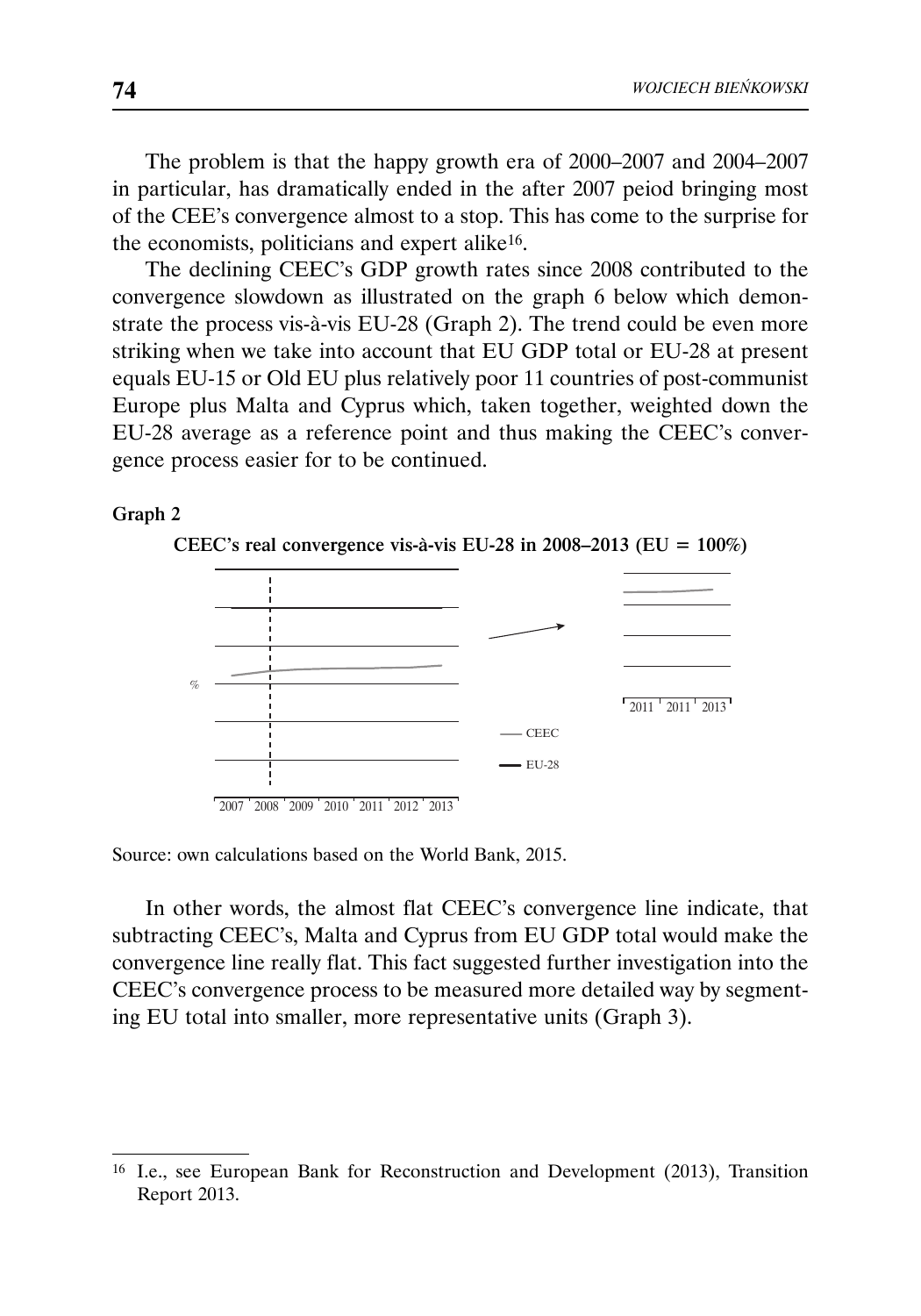### 2.2. CEEC's convergence towards EU North and selected EU countries

The other factor which made CEEC's convergence vis-à-vis EU total easier to be achieved has been the phenomenon of the EU Mediterranean countries negative and/or relatively slow growth for most of 2008–2013 period. This phenomenon contrast with relatively positive growth rates of most of the rest of EU-15, which we could call EU-North, and which comprise of the Scandinavian countries, Austria, Germany, Belgium, The Netherlands, UK, Ireland and Luxemburg (Graph 3).

#### Graph 3





**Mediterranean**: Italy, Spain, France, Greece, Portugal

**EU North**: Sweden, Finland, Germany, Denmark, UK, Austria, Ireland, Netherlands, Belgium

**EU-15**: Sweden, Finland, Germany, Denmark, UK, Austria, Ireland, Italy, Spain, France, Greece, Portugal, Luxembourg, Belgium, The Netherlands

Source: own calculations based on the World Bank, 2015.

With respect to some of these countries, like for example the main trade and investment partner of CEEC's – namely Germany, we could notice a divergence process to occur at that time (Graph 4).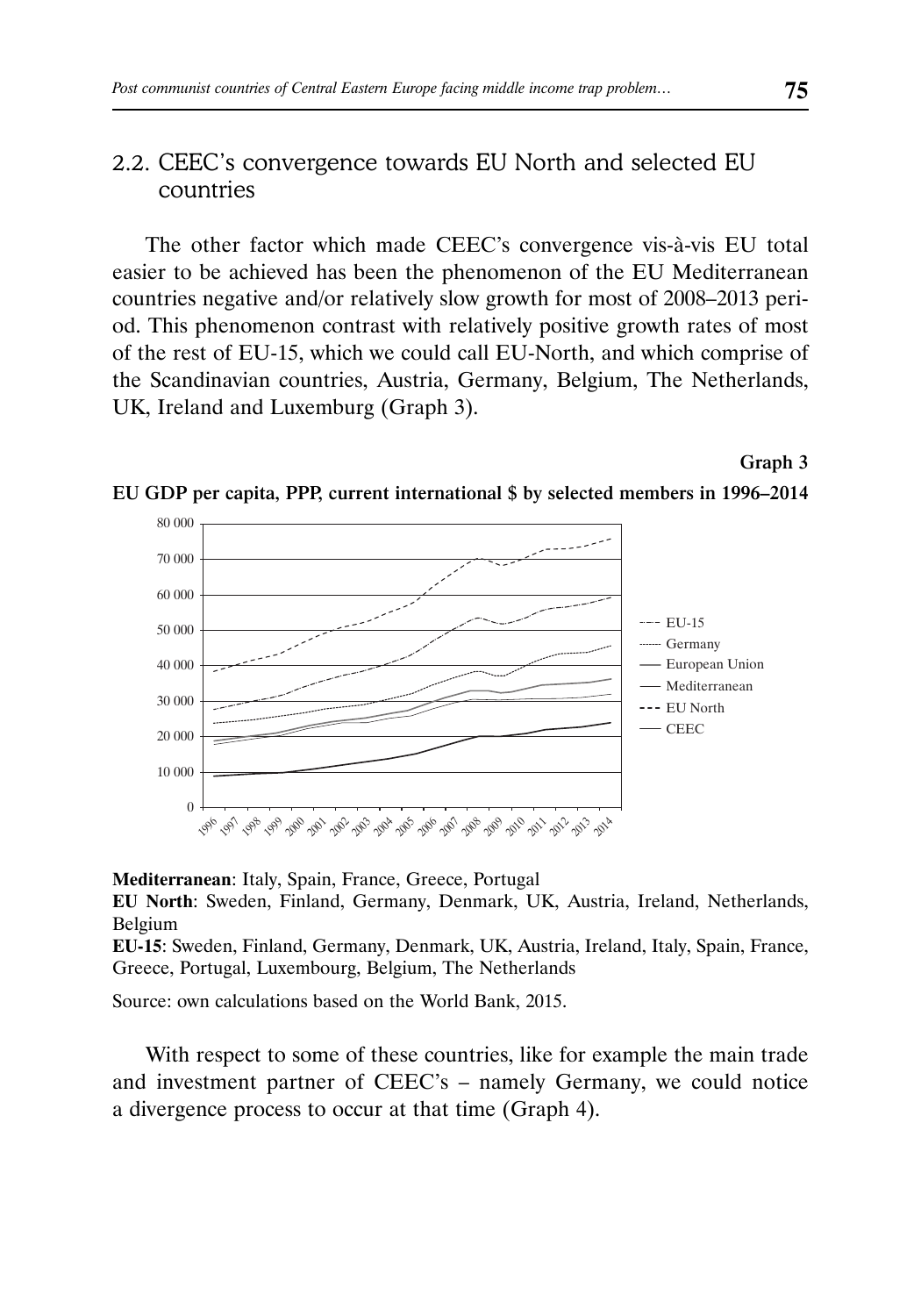### Graph 4



CEEC's GDP pc ppp as a percent of Germany, current US\$



As we could observe, the Mediterranean countries as a group, having had negative and/or very slow GDP growth rates at that period, have become the only EU area against which the CEEC's could claim a substantial progress in real convergence process (Table 3).

### Table 3

Deltas between GDP per capita for CEEC's and given groups of EU countries in 2008–2014 (US\$)

|                | 2008      | 2014      | <b>Difference</b> | Result             |
|----------------|-----------|-----------|-------------------|--------------------|
| Mediterranean* | 10 608.32 | 8 166.47  | $-2441.85$        | Convergence        |
| EU North**     | 50 324.08 | 51 907.82 | 1583.73           | Divergence         |
| $EU-15***$     | 20 881.74 | 19 622.01 | $-1259.72$        | Slight convergence |
| EU             | 13 116.18 | 12 388.52 | $-727.66$         | Convergence        |

\* **Mediterranean**: Italy, Spain, France, Greece, Portugal

 \*\* **EU North**: Sweden, Finland, Germany, Denmark, UK, Austria, Ireland, Netherlands, Belgium

\*\*\* **EU-15**: Sweden, Finland, Germany, Denmark, UK, Austria, Ireland, Italy, Spain, France, Greece, Portugal, Luxembourg, Belgium, The Netherlands

Source: own calculations based on the World Bank, 2015.

As the result of the simultaneous developments of the two opposite tendencies, namely: relatively fast EU – North growth and negative and/or very slow growth of the Mediterranean countries (see Table 4), and given a visible CEEC's growth slowdown at that period – the CEEC's convergence towards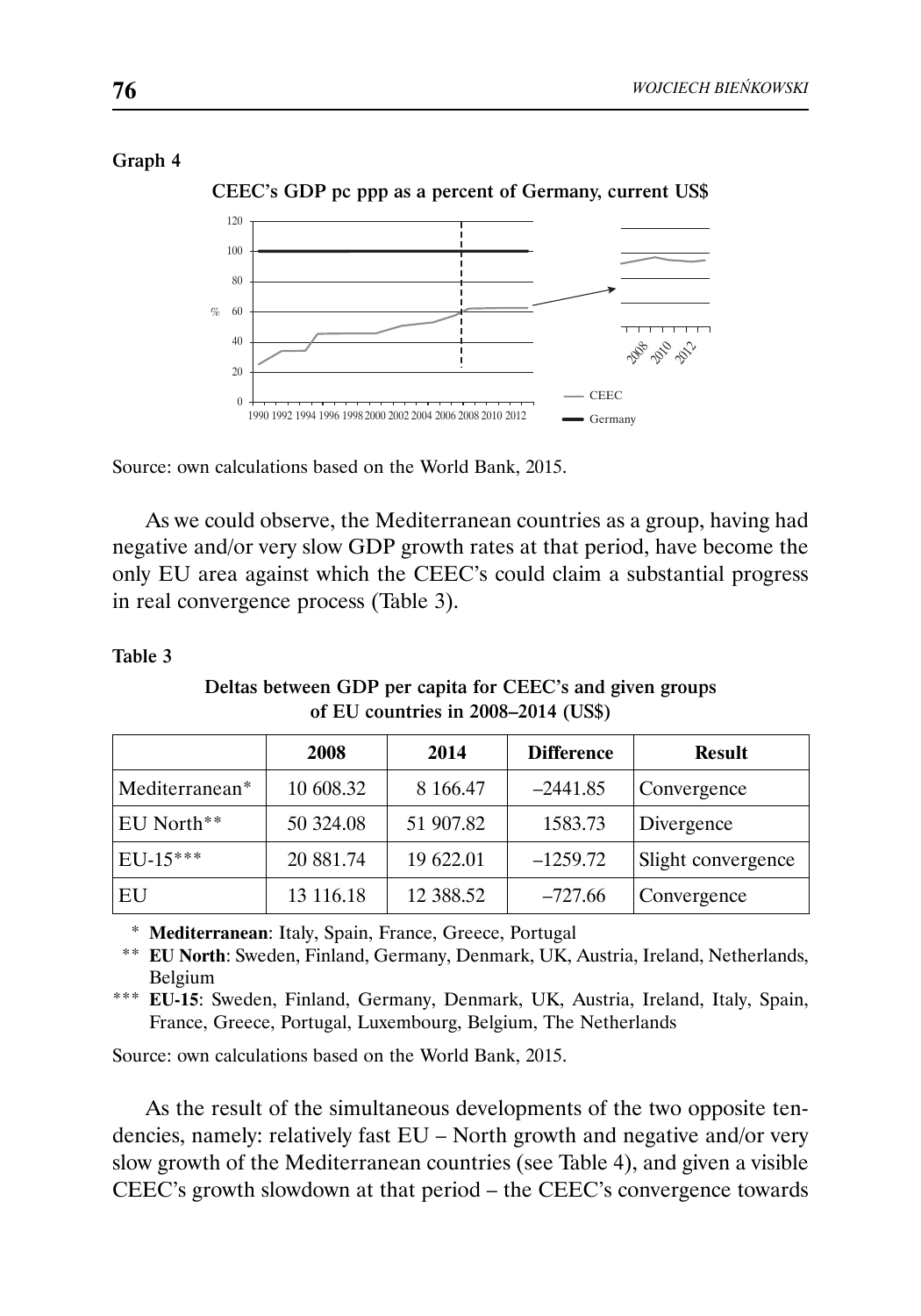EU total and EU-15 has been reduced significantly with some minor positive difference with respect to Poland and/or Slovakia (Graph 5).



EU and CEEC's GDP per capita, PPP, current international \$ in 1996–2014.  $UE = 100%$ 

Source: own calculations based on the World Bank, 2015.

# 2.3. CEEC's convergence towards OECD and OECD – non EU members; need to broaden the picture

An obvious conclusion coming from the preliminary findings on CEEC's convergence vis-à-vis EU is that the analyses should be more diversified with respect to reference points because taking EU total as well as OECD total as we will see below, which incorporates most of the EU countries, may be misleading as we have seen when measuring CEEC's convergence vis-à-vis EU North and/or EU Mediterranean. Another reason for changing and diversifying the reference points as to measure the CEEC's convergence more broadly and/or properly is the growing discrepancy between EU and OECD and/ or OECD – non EU members. At that period of our analyses (2008–2013), EU total GDP grew at the speed of  $-0.07\%$  annually, whereas OECD grew at 0.65% and OECD – non EU members grew at the speed of 2.22% (Table 4).

Graph 5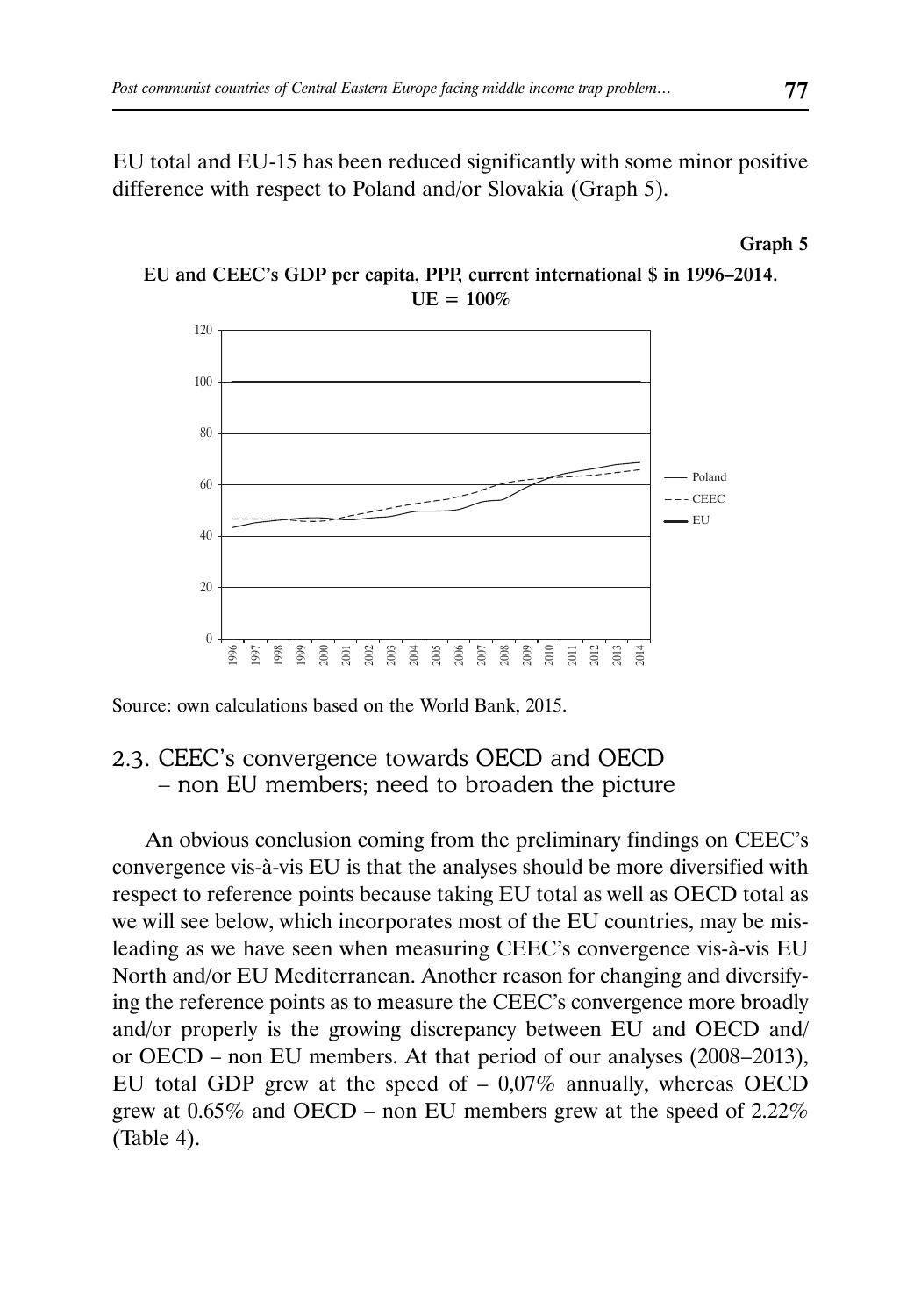### Table 4

OECD, OECD – non EU, EU, CEEC's GDP growth rates in 2008–2013 (in %)

| <b>Country name</b>  | 2008    | 2009    | 2010    | 2011    | 2012    | 2013   | Average |
|----------------------|---------|---------|---------|---------|---------|--------|---------|
| Australia            | 3.7     | 1.73    | 1.96    | 2.32    | 3.73    | 2.51   | 2.66    |
| Bulgaria             | 5.75    | $-5.01$ | 0.66    | 1.98    | 0.49    | 1.07   | 0.82    |
| Canada               | 1.18    | $-2.71$ | 3.37    | 2.96    | 1.92    | 2.0    | 1.45    |
| Chile                | 3.29    | $-1.04$ | 5.75    | 5.84    | 5.46    | 4.23   | 3.92    |
| Czech Republic       | 2.71    | $-4.84$ | 2.3     | 1.96    | $-0.81$ | $-0.7$ | 0.10    |
| Germany              | 1.05    | $-5.64$ | 4.09    | 3.59    | 0.38    | 0.11   | 0.60    |
| EU                   | 0.48    | $-4.41$ | 2.12    | 1.76    | $-0.49$ | 0.12   | $-0.07$ |
| Hungary              | 0.88    | $-6.55$ | 0.79    | 1.81    | $-1.48$ | 1.53   | $-0.50$ |
| Israel               | 3.5     | 1.9     | 5.75    | 4.19    | 3.0     | 3.25   | 3.60    |
| Japan                | $-1.04$ | $-5.53$ | 4.65    | $-0.45$ | 1.75    | 1.61   | 0.17    |
| Korea Rep.           | 2.83    | 0.71    | 6.5     | 3.68    | 2.29    | 2.9    | 3.15    |
| Mexico               | 1.4     | $-4.7$  | 5.11    | 4.04    | 4.01    | 1.39   | 1.88    |
| New Zealand          | $-1.62$ | $-0.25$ | 1.44    | 2.22    | 2.18    | 2.47   | 1.07    |
| <b>OECD</b>          | 0.2     | $-3.56$ | 2.93    | 1.72    | 1.24    | 1.38   | 0.65    |
| Poland               | 3.87    | 2.62    | 3.71    | 4.77    | 1.82    | 1.71   | 3.08    |
| Romania              | 7.86    | $-6.8$  | $-0.94$ | 2.31    | 0.35    | 3.5    | 1.05    |
| Slovak Republic      | 5.45    | $-5.29$ | 4.83    | 2.7     | 1.6     | 1.42   | 1.79    |
| Turkey               | 0.66    | $-4.83$ | 9.16    | 8.77    | 2.13    | 4.19   | 3.35    |
| <b>United States</b> | $-0.29$ | $-2.78$ | 2.53    | 1.6     | 2.32    | 2.22   | 0.93    |
| <b>CEEC</b>          | 4.42    | $-4.31$ | 1.89    | 2.59    | 0.33    | 1.42   | 1.06    |
| OECD non EU          | 1.36    | $-1.75$ | 4.62    | 3.52    | 2.88    | 2.68   | 2.22    |
| United Kingdom       | $-0.33$ | $-4.31$ | 1.91    | 1.65    | 0.66    | 1.66   | 1.38    |
| Ireland              | $-2.61$ | $-6.37$ | $-0.28$ | 2.77    | $-0.31$ | 0.17   | 1.53    |

Source: own calculations based on the World Bank, 2015.

When picking up particular group of countries for comparisons, i.e., OECD – non EU members, we could observe that the EU total position worsened vis-à-vis OECD – Anglo-Saxon overseas and towards most of small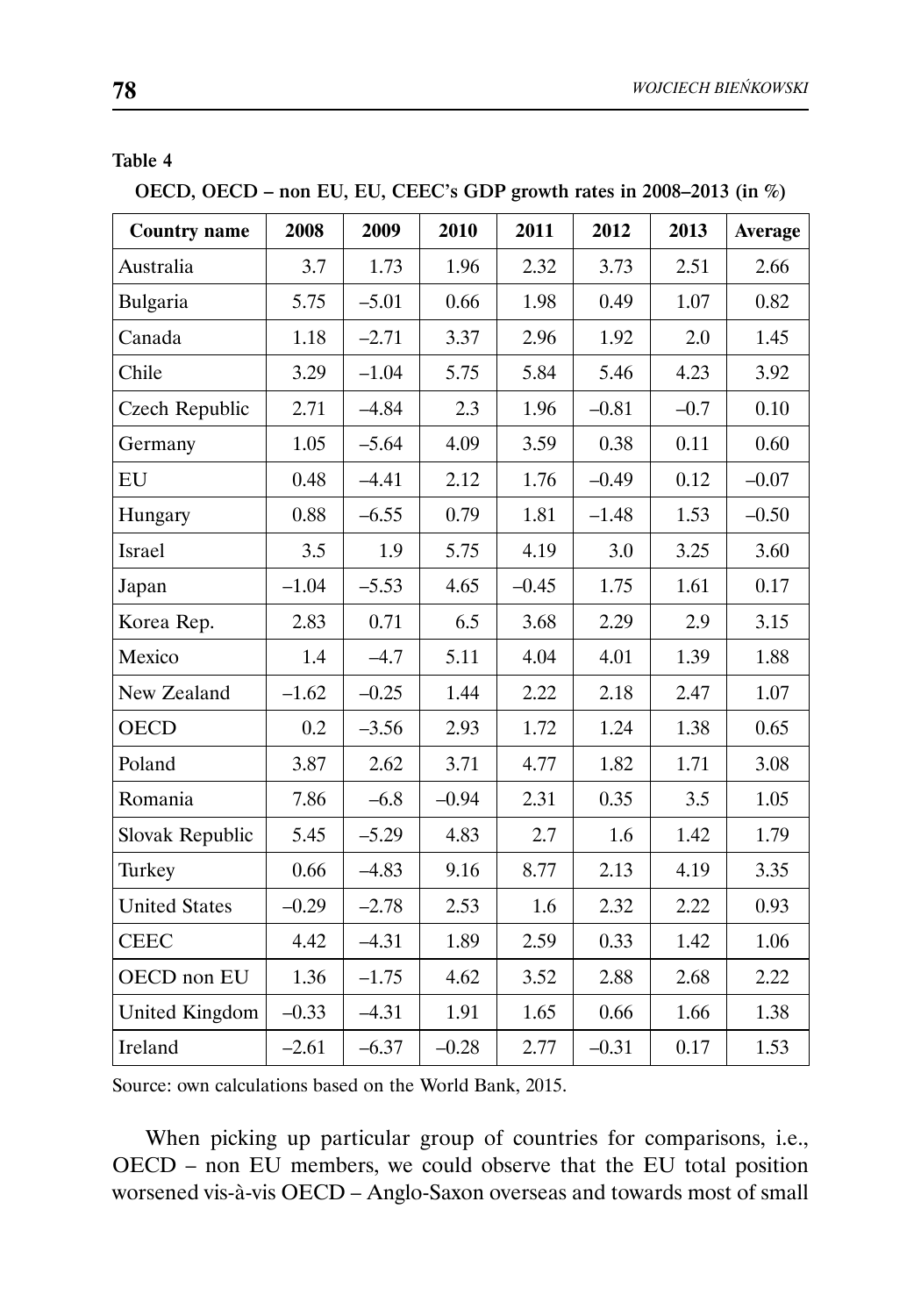and medium OECD countries like: Switzerland, Chile, Israel or Turkey, as measured by the GDP pc differences which have been growing in favor of OECD – non EU members or has reduced EU surplus position vis-à-vis Chile, Switzerland, Turkey and Israel at that time (Table 5).

Table 5

|                                                                   | 2008     | 2009     | 2010     | 2011     | 2012     | 2013     | <b>Difference</b> |
|-------------------------------------------------------------------|----------|----------|----------|----------|----------|----------|-------------------|
| EU as<br>a percent<br>of OECD                                     | 95,39622 | 95,72201 | 95,02841 | 95,28129 | 94,2046  | 93,50856 | $-1,88765$        |
| EU as<br>a percent<br>of Anglo-<br>-Saxons                        | 85,12826 | 82,6821  | 83,74479 | 83,51517 | 82,3274  | 81,03086 | $-4,0974$         |
| EU as<br>a percent<br>of Chile,<br>Switzerland,<br>Turkey, Israel | 121,2514 | 119,5474 | 115,9634 | 112,378  | 110,0993 | 108,5745 | $-12,6769$        |

|  | EU's GDP per capita as a percent of chosen groups of OECD in 2008-2013 |  |  |
|--|------------------------------------------------------------------------|--|--|
|  |                                                                        |  |  |

\* OECD non EU: Australia, Canada, Switzerland, Chile, Japan, Korea Rep., Mexico, New Zealand, Turkey, USA,

\* Anglo-Saxons- overseas: USA, Canada, New Zealand, Australia

Source: own calculations based on the World Bank, 2015.

In view of the above discrepancies in GDP growth rates between EU and OECD total and towards particular groups of OECD members countries we tried to check the position of CEEC's not only against OECD total but towards OECD – non EU, as well as by group of countries, namely: OECD countries of Anglo-Saxon economic system characteristics and other fast growing economies like: Chile, Switzerland, Turkey or Israel as to have a better picture of the CEEC's convergence process in the global rather than regional environment as well. In these analyses we have consciously omitted Far East Asia Tigers (South Korea, Taiwan, Singapore and Hongkong) because the Asian countries have already left CEEC's behind years before with no chance to catch-up for CEEC's given their almost twice as high growth rates in 1990–201317.

<sup>17</sup> World Bank, 2015.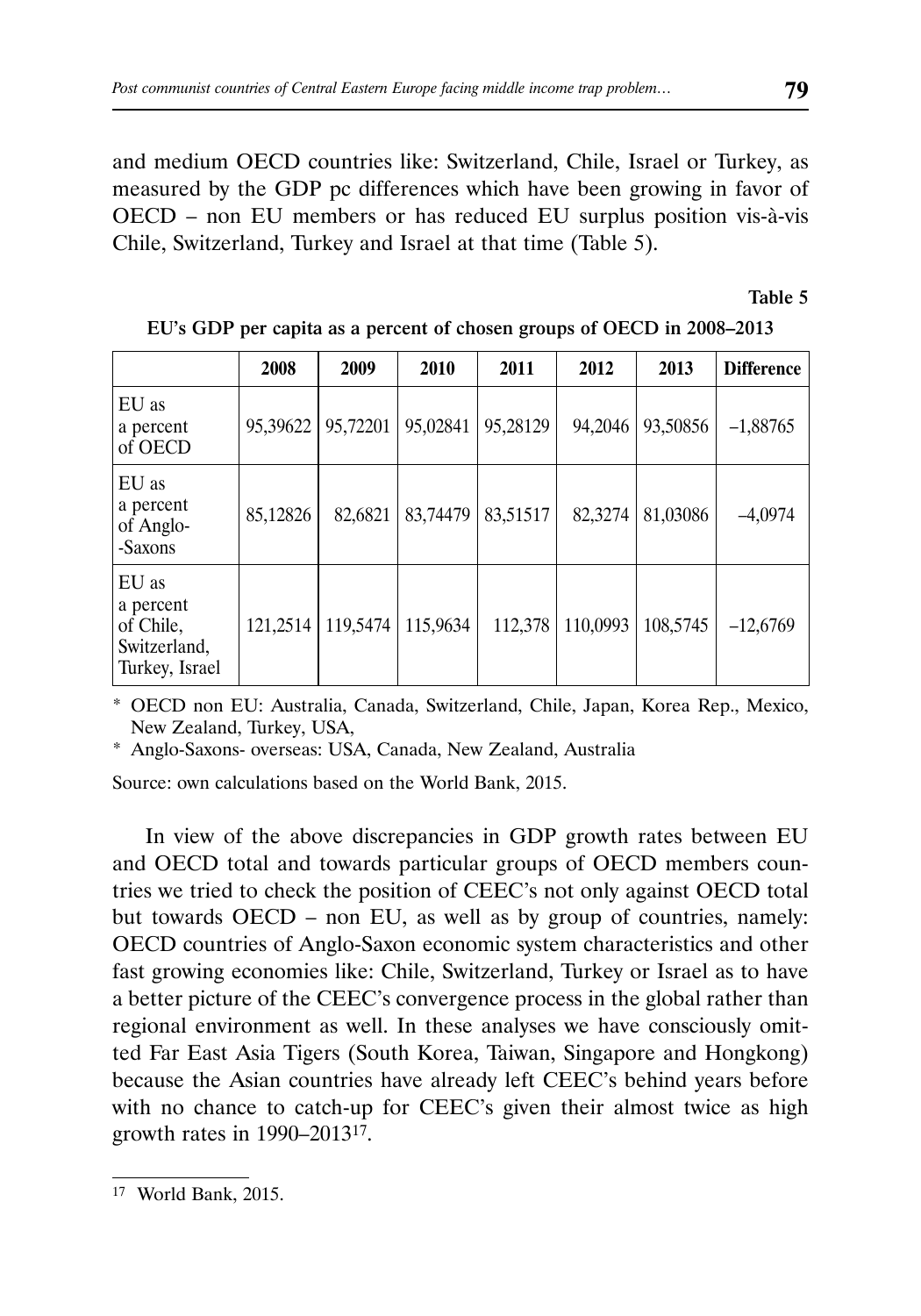Analyzing data on GDP growth rates contained in the Table 4 we can see that the OECD – non EU members have been growing at the pace of 2.22% annual average in 2008–2013 as compared to 1,06% for CEEC's. Similar negative deltas we may find comparing CEEC's GDP growth rates towards those of either OECD – Anglo-Saxon overseas or towards Switzerland, Israel or Turkey to mention few of fast moving countries – OECD – non EU members. As the result, in that period, we have found the divergence process well under way rather the convergence one as experienced by the CEEC's prior to 2008 (Table 1 and 2). That may suggest that CEEC's have reached a kind of plateau or "glass selling" in their development path as measured by the real convergence process and progress as a criterion. If the convergence process cannot be revived than we must admit that the CEEC's have got stuck in the middle income trap as many Latin American or some Far East Asian countries have done it years before.

# 3. THE DANGER OF BEING STUCK IN THE "MIDDLE INCOME TRAP"; ARE CEEC'S ALREADY IN IT AND/OR CAN THEY GET OUT IT AND IF-WHEN?

The danger of being stuck in the middle income trap brings several problems to be investigated further. First, we should choose and justify adequate definition of middle income level and middle income trap for the CEEC's. Secondly, we should try to analyze the chances to get out of it defining time horizon under the provision that the present economic conditions and economic trends are not changed much. This will be done by simple extrapolations of present trends until say 2025 or ten years from now. The third part of our analyses will relate to identification and analyses of the TFP determinants which have been critical for CEEC's growth and convergence process so far and which could determine these countries further growth and convergence process as well. The last part of the investigation is based on econometric model and is to be done in the second part of our analyses below as has been indicated earlier.

# 3.1. Defining "Middle income trap – MIT" for CEEC's; choosing the reference point

Majority of development economists and/or experts on convergence and/ or middle income trap when looking into proper definition of the phenom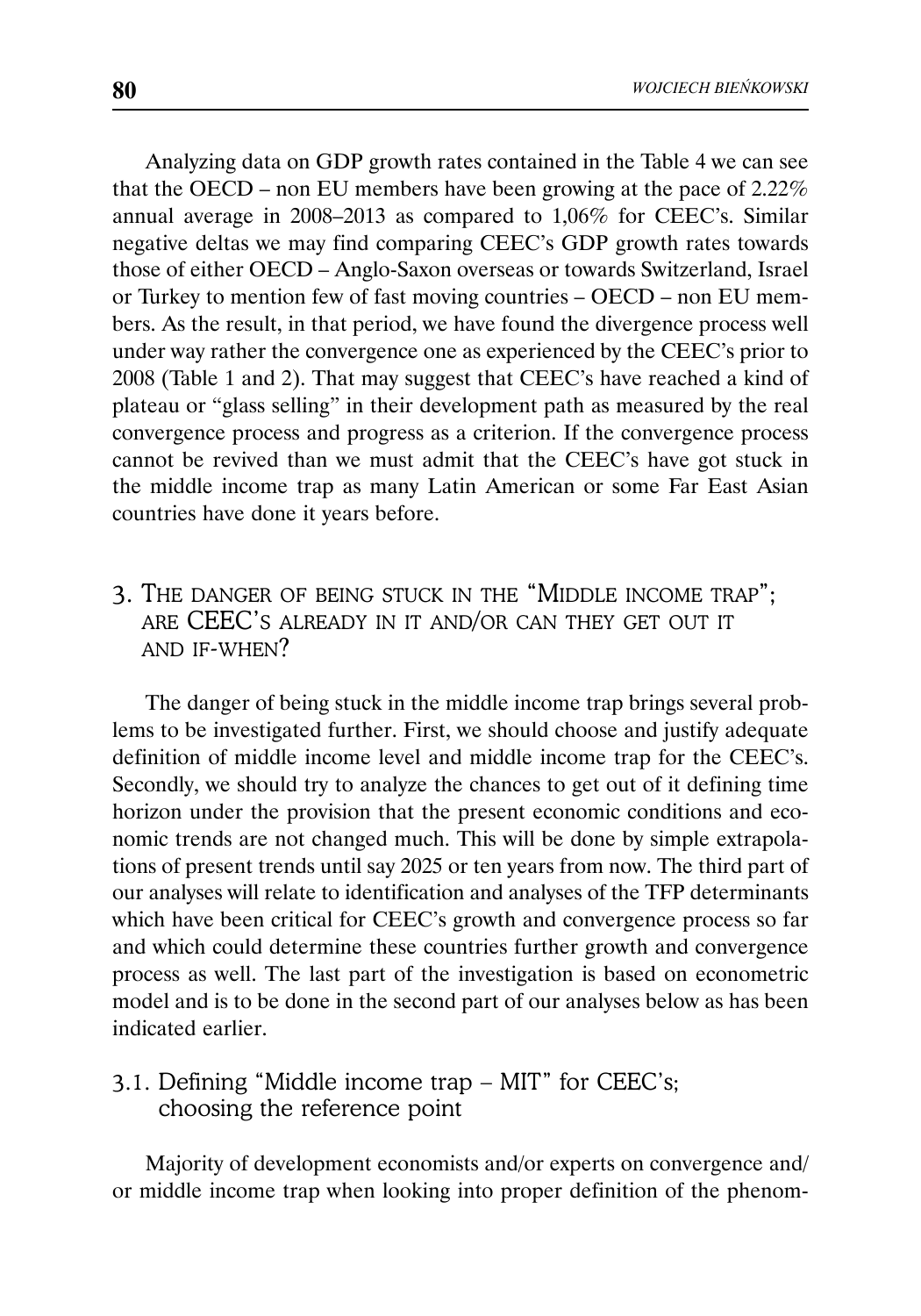enon refer in most cases to standard definitions used by the World Bank which sets certain GDP level brackets either in nominal or ppp US\$ as reference points, adjusting these levels and brackets every some time18. Our problem and proposal however is not whether the country or group of countries has moved from "low middle income" into "upper middle income" or from "upper middle income" into "high income countries" but what is the country position vis-à-vis her "club members" (i.e. OECD) or regional partners and/or integration unit members (i.e. EU members), and whether the country can maintain and/or change the position in a given time horizon indicating her ability to converge with the best of the given reference point or not. This approach which we have chosen is similar to that as presented by Jesus Felipe i.e. (Felipe 2012b) and we believe it is more adequate to the problem the CEEC's countries have been facing since the 2008 as discussed earlier above. Obviously, we should choose the two reference points as most right simply because when we discuss the CEEC's convergence process and the countries are both the EU members and OECD members for most part (Romania and Bulgaria still waiting) we will refer to their natural and most important economic environment. The choice or dilemma whom to choose EU and OECD total as reference points is secondary, because EU total and OECD GDP pc total are almost at the same level and the rates of growth of the two Units have been almost identical for the last 25 years with the small difference in the last few years only in favor of OECD.

The choice of EU and/or OECD is also obvious for political reasons because CEEC's by joining both organization membership and EU especially, aimed at institutional convergence which were to lead, with assistance of EU various financial programs, to the real convergence over time, thus making these countries valuable if not equal members of the two organizations in terms of standard of living over time as well.

Under these assumptions and following the above mention reasoning we have decided to use both reference points, EU first and OECD next, especially as to compare CEEC's performance to OECD – non UE members as well and assess CEEC's convergence over time.

The brackets chosen for both reference points are the same as well. We decided to choose 40% to 70% of the GDP pc ppp level as the frame for

<sup>18</sup> According to The World Bank definition (the so called Atlas method using Gross National Income – GNI as a measure), middle income status refer to countries of between 1 005 US\$ for low middle income, up to 12 075 US\$ of GNI per capita for upper middle income group. More than 12 076 US\$ pc means high income country status (World Bank, 2015).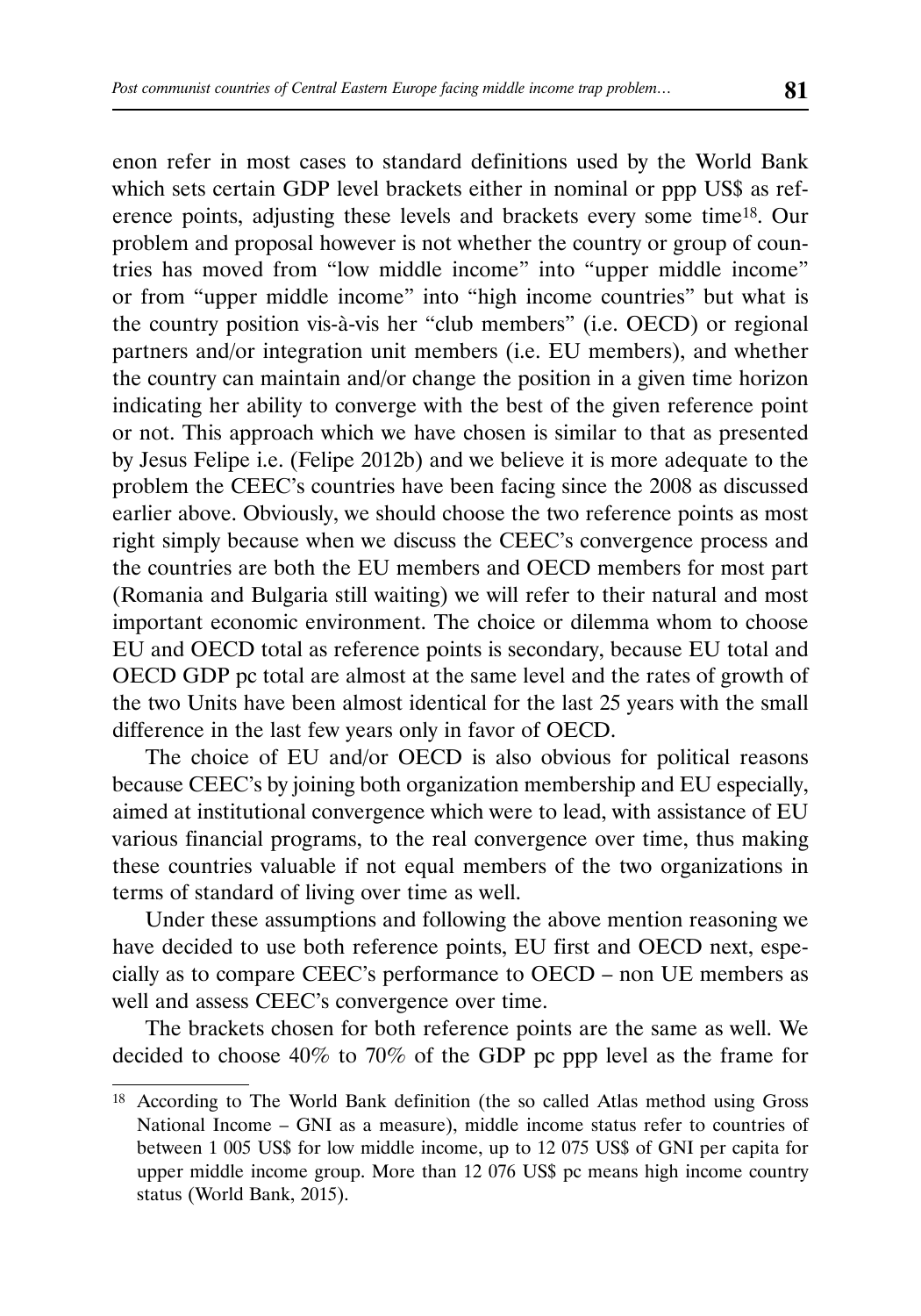middle income level for EU and OECD or better say – "middle income position within the group".

Finally, we decided to extrapolate the trend of GDP growth of CEEC's in 2008–2013 up to 2025, or for the next ten years to come, and place the results against the same extrapolations done for EU and OECD total and OECD – non EU members respectively until 2025 (see note on methodology under Graph 9).

As the first reference point in our CEEC's convergence predictions until 2025 we have chosen EU 15 as to avoid the deformation or/misleading effect coming as the result the new EU members with their lover GDP pc and thus making convergence targets easier to gain. As illustrated by data presented on graph below the CEEC's countries may reach ca 64% in 2025 of the EU 15 level as oppose to 67% for EU total (Graph 6).

### Graph 6





**Note:** While constructing the following graphs the next methodology was followed:

First, we determine our reference point, which we use to evaluate the performance of CEEC. For instance, let us consider that we have chosen OECD member states as our reference point.

The data for GDP per capita (in current international \$) during 1996–2013 for both groups of countries is taken from World Bank Database.

To estimate the values for the period of 2014–2025 the following procedure is used:

- 1. Calculate the nominal increase in values for each consequent year from 2008–2013 – delta.
- 2. Calculate the average of all the nominal increases in values (all deltas) avrdelta.
- 3. To get the estimated value for any year from 2014–2025 add the avrdelta to the previous year. For instance,  $2014 = 2013 +$  avrdelta.

Source: own calculations based on the World Bank, 2015.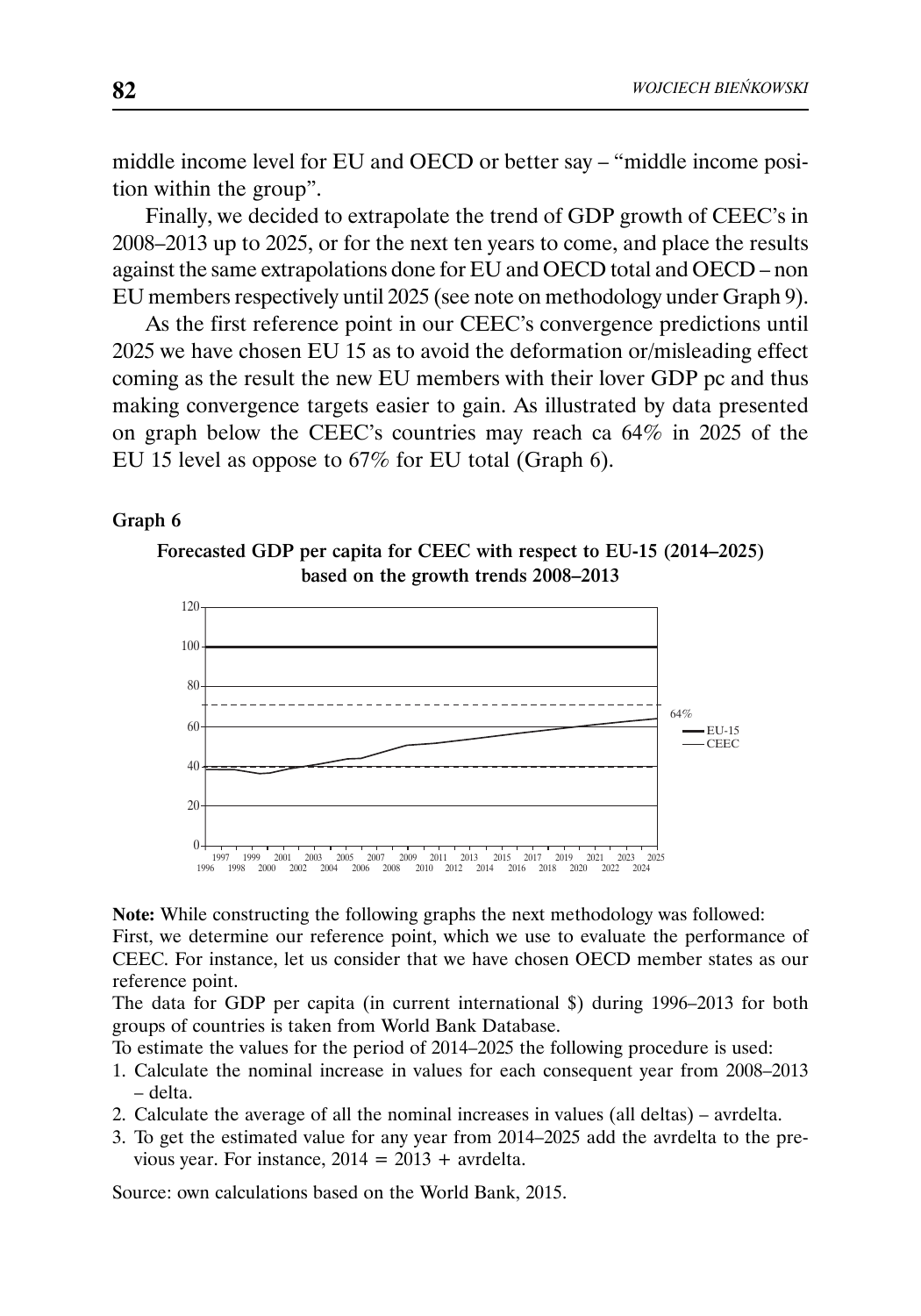Now the percentage ratio of CEEC to OECD member states can be calculated for any year. In order to do this, one should divide the value of CEEC over the value of OECD and multiply by 100%.

Thus, the values of OECD in each year are considered as 100% and the CEEC percentage ratio is calculated as mentioned above.

As a result, we get the graph which consists of a straight line at level of 100% (which is an illustration of chosen reference point) and a curve which demonstrates a rate of growth of CEEC in comparison to chosen reference point (in percentage points).

But in reference to EU North, CEEC's will reach, ceteris paribus, only 50% of these countries level in 2025 (Graph 7).

Graph 7 Forecasted GDP per capita for CEEC with respect to EU North (2014–2025)

based on the growth trend 2008–2013



Source: own calculations based on the World Bank data, 2015.

The ca 50% of the EU North GDP pc ppp that the CEEC's countries could possibly achieve by 2025 means that the countries will remain in middle income group brackets for decades to come, leaving little hope for escaping the trap.

As for OECD total and OECD – non EU members the prognosis is not encouraging either.

The prediction for CEEC's convergence towards OECD total the level the CEEC's could reach are around 67% of the OECD GDP pc level, slightly lower yet similar to the calculated for EU GDP pc in that year (Graph 8).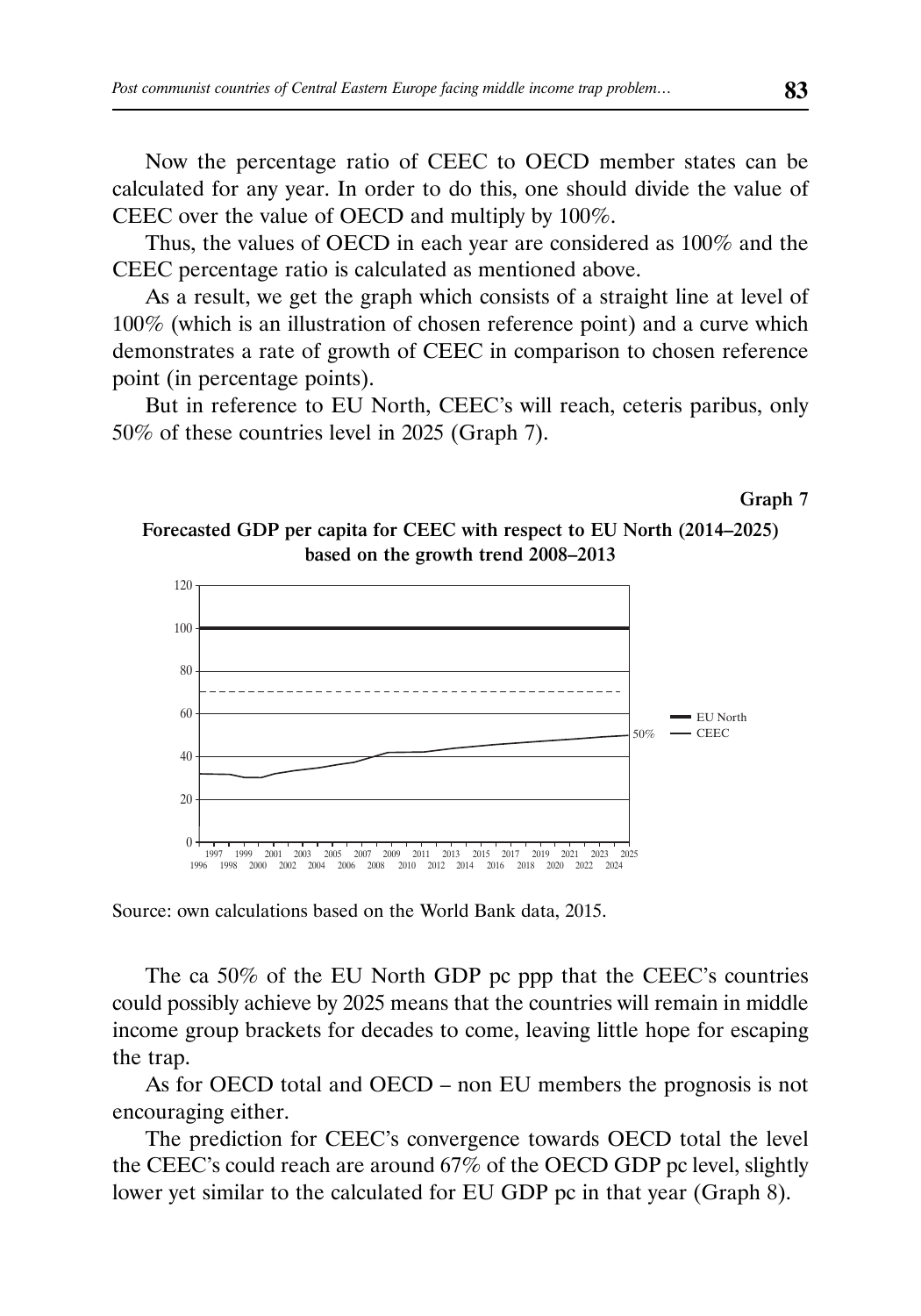### Graph 8

Forecasted GDP per capita for CEEC with respect to OECD members (2014–2025) based on the growth trend 2008–2013



Source: own calculations based on the World Bank, 2015.

As for OECD – non EU members the situations is even worse because the CEEC's may reach only slightly over 60% of the OECD – non EU members level in 2025 at most (Graph 9).

### Graph 9

Forecasted GDP per capita for CEEC with respect to OECD non EU (2014–2025) based on the growth trend 2008–2013



Source: own calculations based on the World Bank, 2015.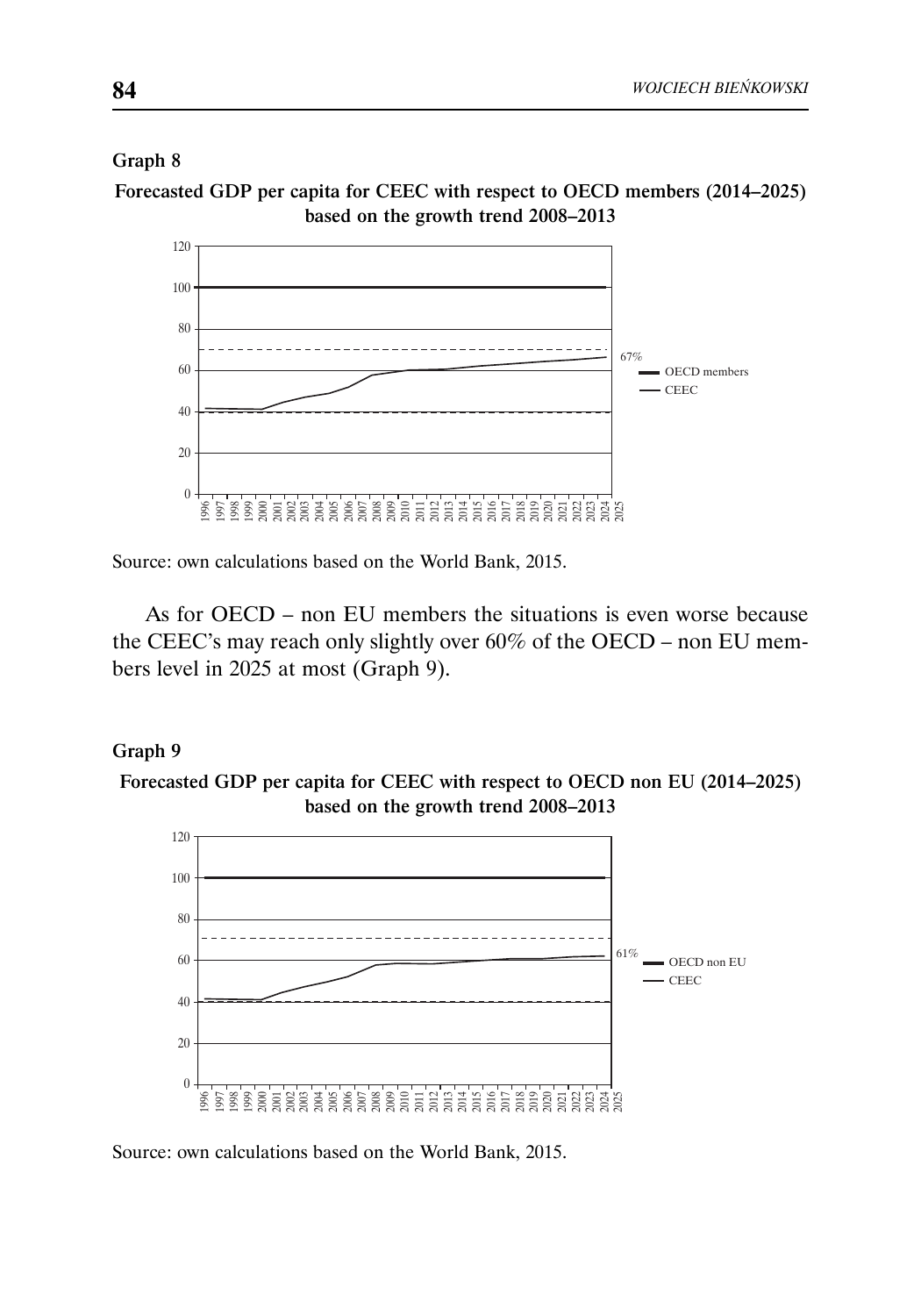The above mentioned predictions of ours are against many and, at times dominant notions, about the CEEC's convergence as undeniable and/or nonreversible ongoing process, eliminating successfully the development gap between these countries and EU 15 over time. The positive notions have been popularized by some World Bank economists19 and politicians especially in reference to Poland because the country have had relatively high growth rates and, in addition, had successfully survived the financial crises which hit EU in 2006–2007. The convergence scenarios built at that time even when taken in moderate or negative versions secured growth and/or convergence position well above our prediction as illustrated above<sup>20</sup>. Very few experts or analysts have had the opposite view, similar to ours<sup>21</sup>.

# 4. LOOKING FOR CAUSES OF THE CEEC'S CONVERGENCE SLOWDOWN: SOME HINTS ON GDP GROWTH DETERMINANTS AND ITS CHANGES

As indicated in introduction to this paper its main aim is to point at the new phenomenon which is a significant CEEC's convergence slowdown after 2008. This has been done in the first part of this paper by providing a number of statistical data which have illustrated this trend. In this second part, an in depth analyses of factors or determinants of the CEEC's growth slowdown process are to be touched upon only partially and occasionally22. Yet, some preliminary observations and analyses provided in this, second part, indicate clearly that the negative CEEC's growth tendency started to be better recognized and understood when data on corporate investment started be found as falling at that time as well (Graph 10) and data on unemployment in the CEEC's started to grow as the result (see Graph 11).

<sup>19</sup> See i.e. M. Piątkowski, *The 'Warsaw Consensus': The New European Growth Model*, paper presented during the Kozminski University Seminar, 2014.

<sup>20</sup> See i.e. McKinsey Report, 2015.

<sup>21</sup> I.e. see EBRD, 2013, Kosciuszko Foundation, 2015.

<sup>&</sup>lt;sup>22</sup> For the extended version of the in depth analyses of the CEEC's growth determinants with the use of the econometric model see: W. Bieńkowski and W. Grabowski – presentation delivered at the First World Congress of the Comparative Economic Associations at TRE University in Rome in June 2015.The paper based on the presentation is under review now at the Journal of Comparative Economics and is expected to be published there soon.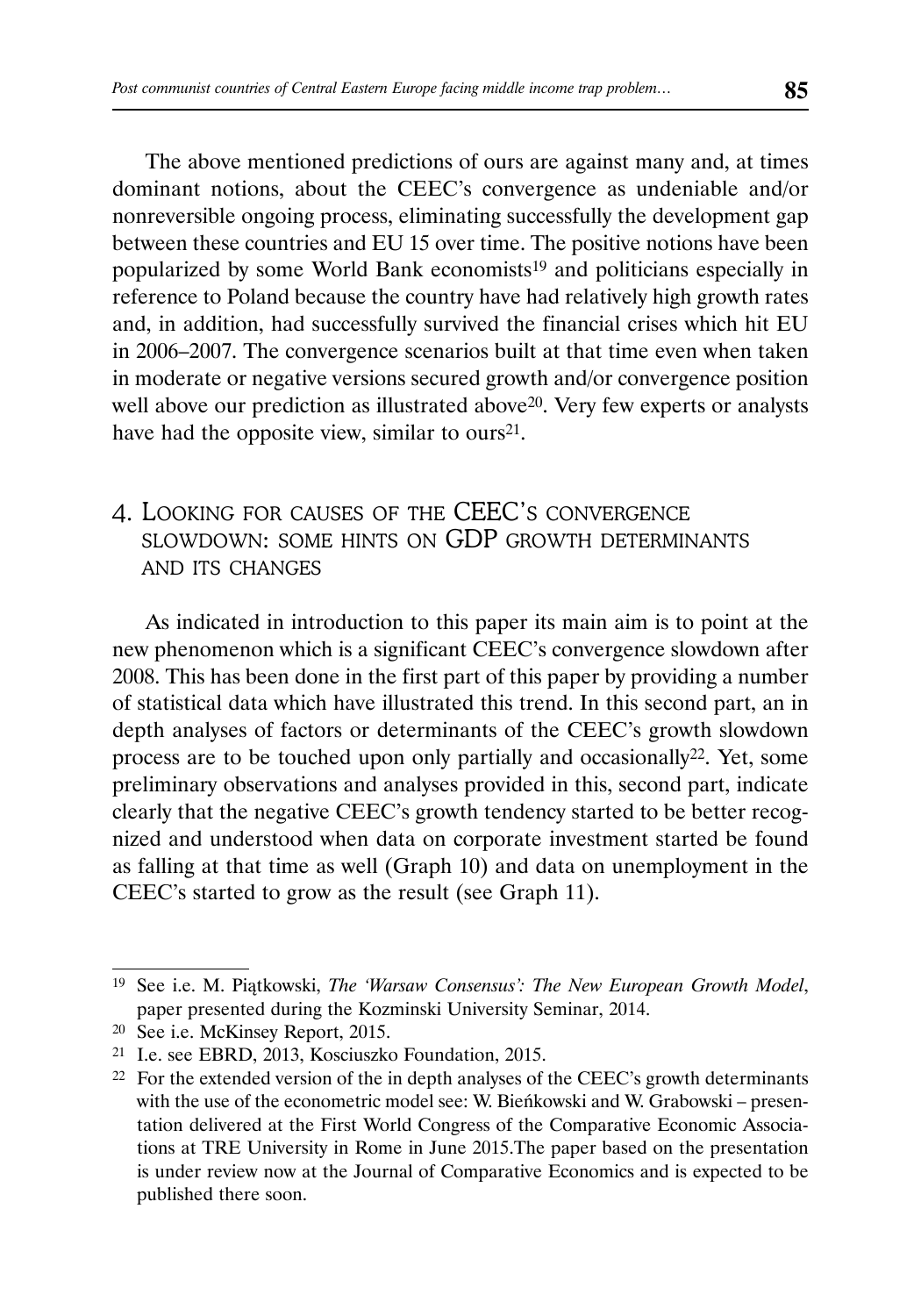### Graph 10



Corporate investment as percentage of GDP in selected countries

#### Source: EUROSTAT, 2015.

The data depicted on Graph 10 indicate clearly how big was the impact of the worldwide financial crises on the CEEC's economies. The impact combined with the internal, structural weakness of the CEEC's resulted in significant reduction of investment, including FDI in these countries.

### Graph 11

CEEC's unemployment level (in % to total population) in 1991–2013



Source: own calculations based on the World Bank, 2015 and ILO Geneva 2015.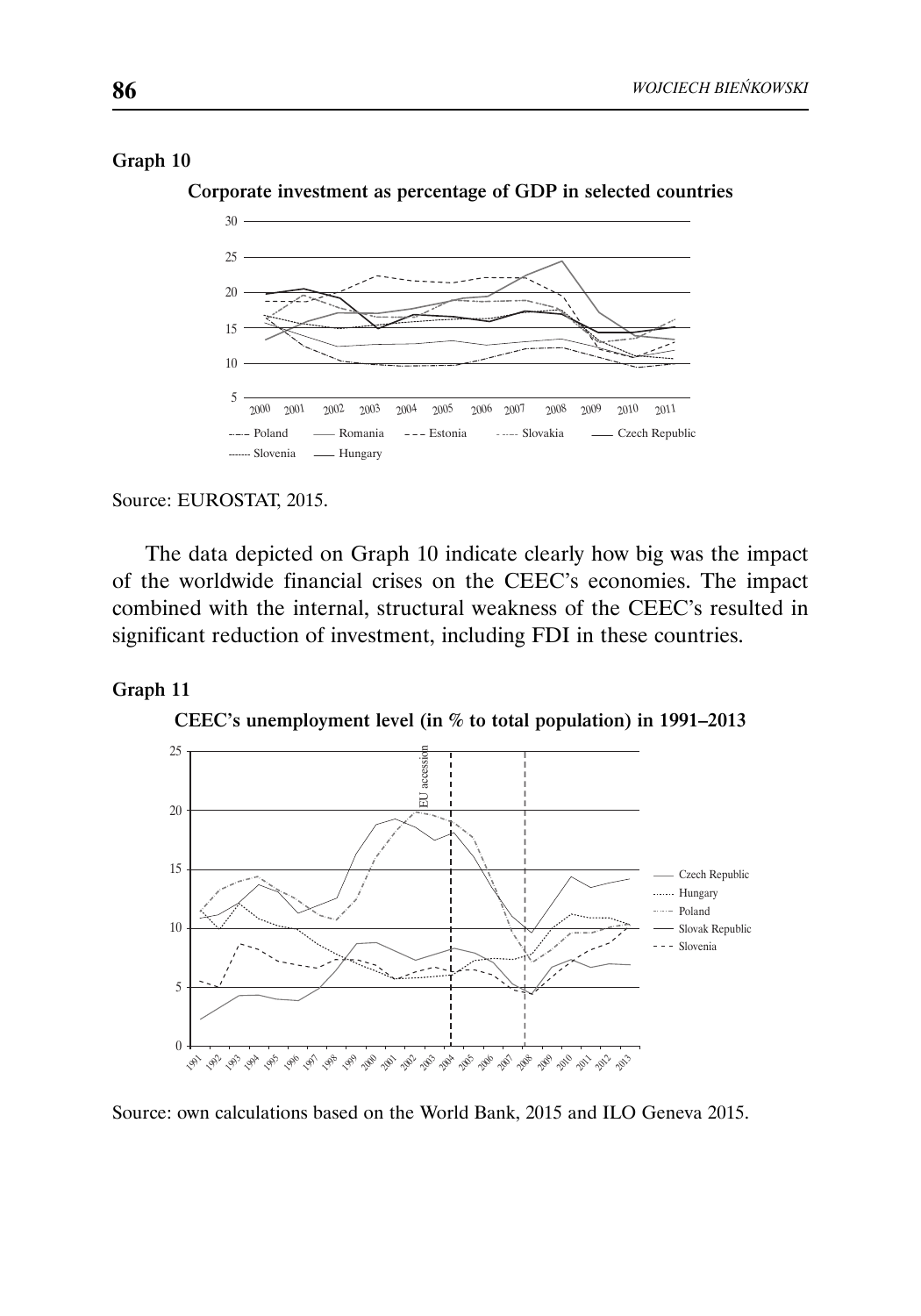Data depicted in Graph 11 in turn indicate and explain how this negative investment trend and growth reduction in CEEC's translated into the increase of unemployment in these countries. After significant unemployment reduction at the time when the CEEC's have been entering EU, the financial crisis in USA and soon after in Europe as well as the internal structural problems have reversed the positive trend dramatically.

As the result of the growth and investment slowdown which brought unemployment rise, yet another plaque has started to be a problem, namely the CEEC's emigration has started to grow rapidly which has been easing unemployment on one hand, however, the weak point of the current is the dangerous age composition of the labor outflow, because the dominant groups of the emigration consist of mostly of young and middle aged educated people first of all (see Graphs 12 and Graph 13 below). This negative tendency of the brain and men power drain generally, given overall negative demographic tendencies in these countries, create a very powerful brake on the economies of these countries. These negative effects will be especially painful in years or decades to come diminishing CEEC's growth potential dramatically23.

#### Graph 12



Emigrants as a percent of total population in selected CEEC countries

Source: Eurostat, 2015.

<sup>23</sup> B.B. Bakker, Paper on Demographic factor and its impact on CEEC's growth potential Presentation given during NBP – ONB 15-15 October 2015 seminar titled Boosting EU Competitiveness – The Role of the CESEE Countries.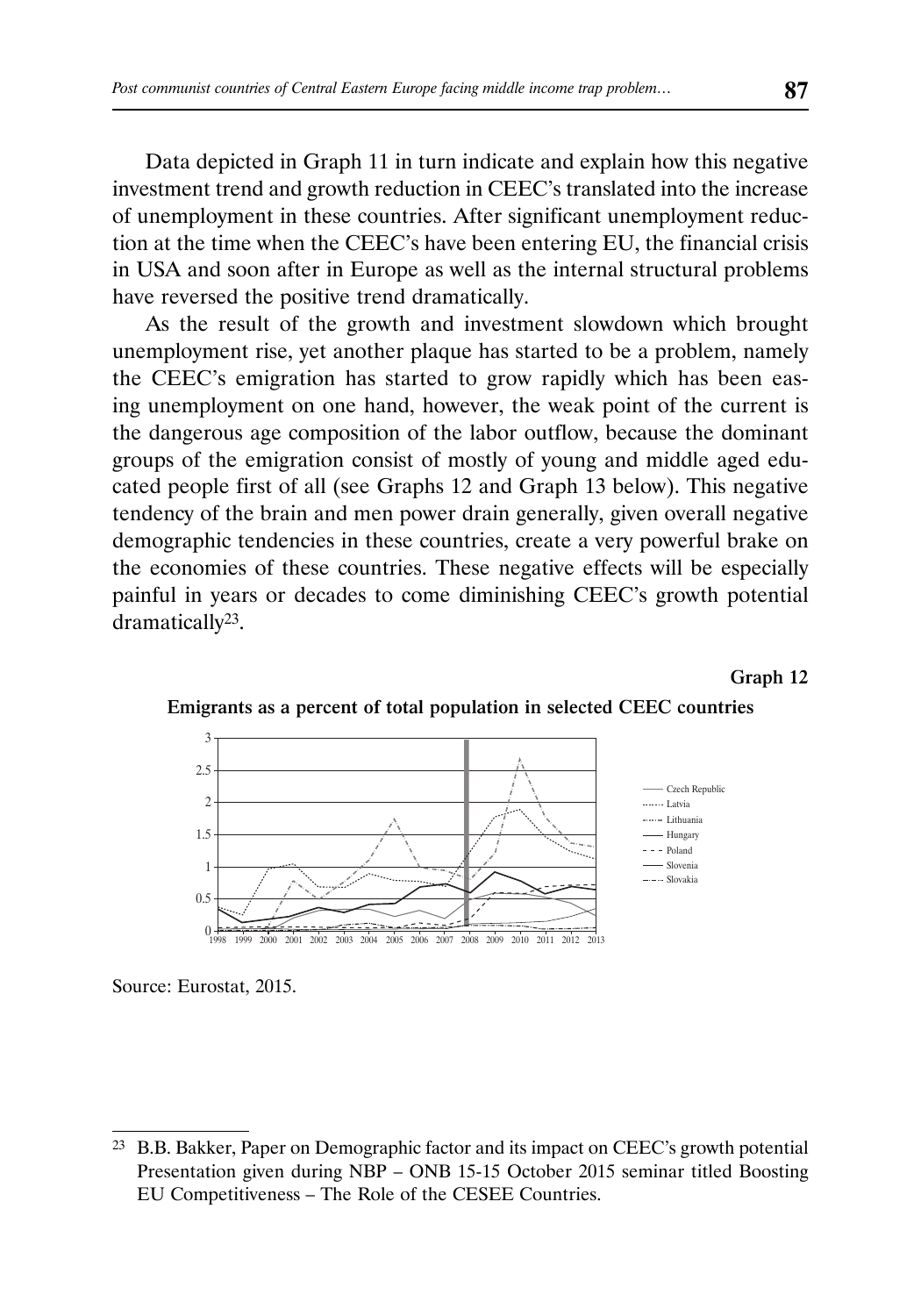### Graph 13



Emigrants by group of age for Poland (% of total population)

Source: Eurostat, 2015.

Another factors which has scaled down CEEC's growth and effectiveness for that matter has been a relatively low level of education, both with respect to the share of expenditures on education in GDP compared to ie., Scandinavian countries (see Graph 14 below) as well as with respect to the quality of it as exemplified in annual university rankings24.

### Graph 14





Source: own calculations based on the World Bank, 2016.

<sup>24</sup> See annual report by Shanghai University Ranking or the Times – Thomson Reuters Reports on University Rankings, 2007–2014.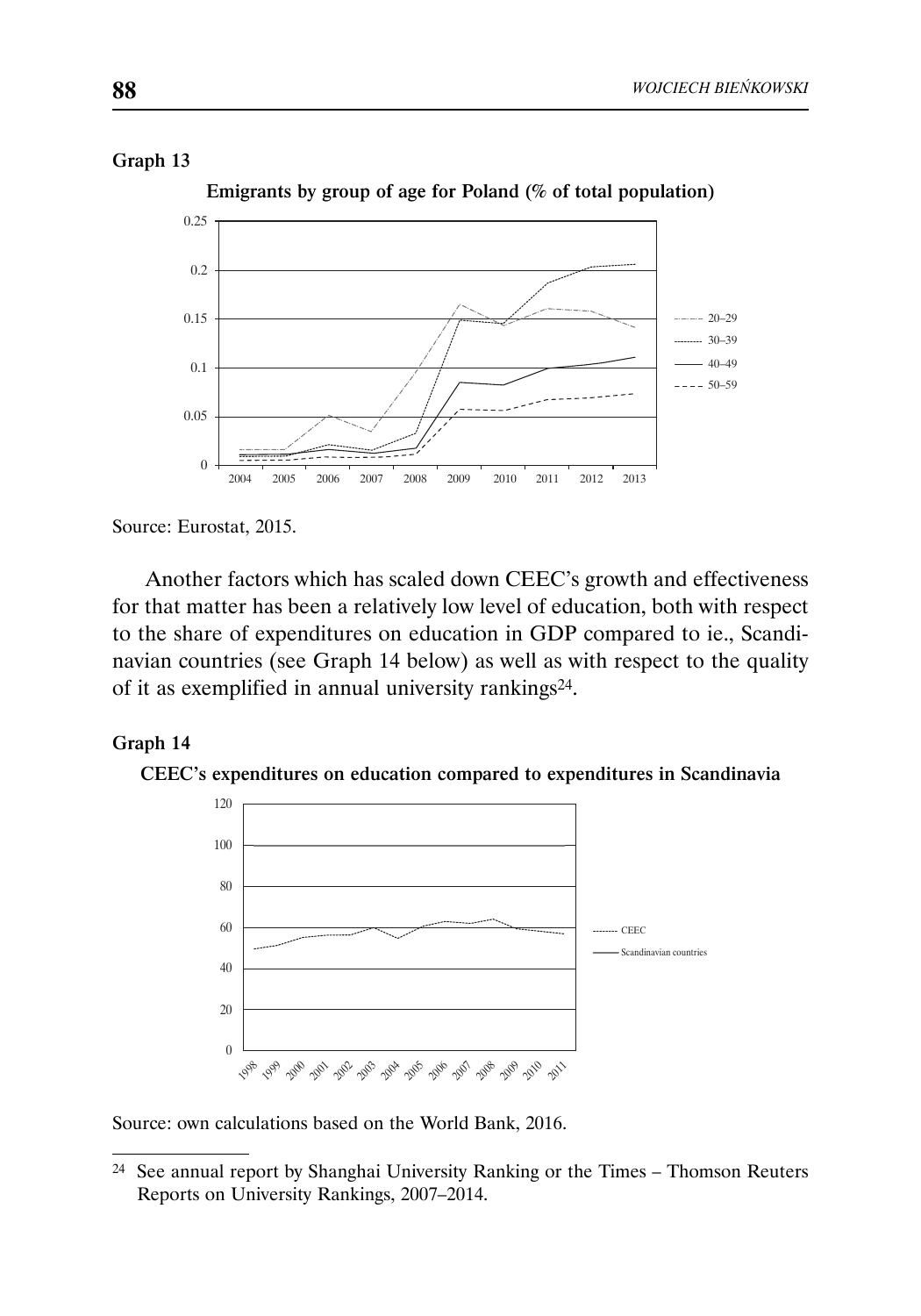Another factors which has scaled down CEEC's growth and effectiveness for that matter has been a relatively low level of innovativeness resulting from very low level of expenditures laid down for research and development – R&D in these countries since the beginning of the systemic transformation process, staying at the level well below 1% of GDP in these countries as opposed to Germany or Sweden where it has been 3–4 times higher for decades (Graph 15). This negative tendency has been changing in recent years, yet the level difference of the expenditures compared to EU countries is still huge, hampering growth, effectiveness and competitiveness greatly.

#### Graph 15



Research and development expenditures as % of GDP in CEEC's countries vis-à-vis R&D expenditures in Germany and Sweden in 1996–2012

Source: OECD, 2014.

As the result of the low quality of the university education in CEEC's as well as the result of the permanent low level of the R&D expenditure in relation to GDP in these countries it comes as no surprise that innovativeness level as measured by relatively small numbers of patents show the striking difference as compared to the same indicators in the EU countries (see data depicted on Graph 16).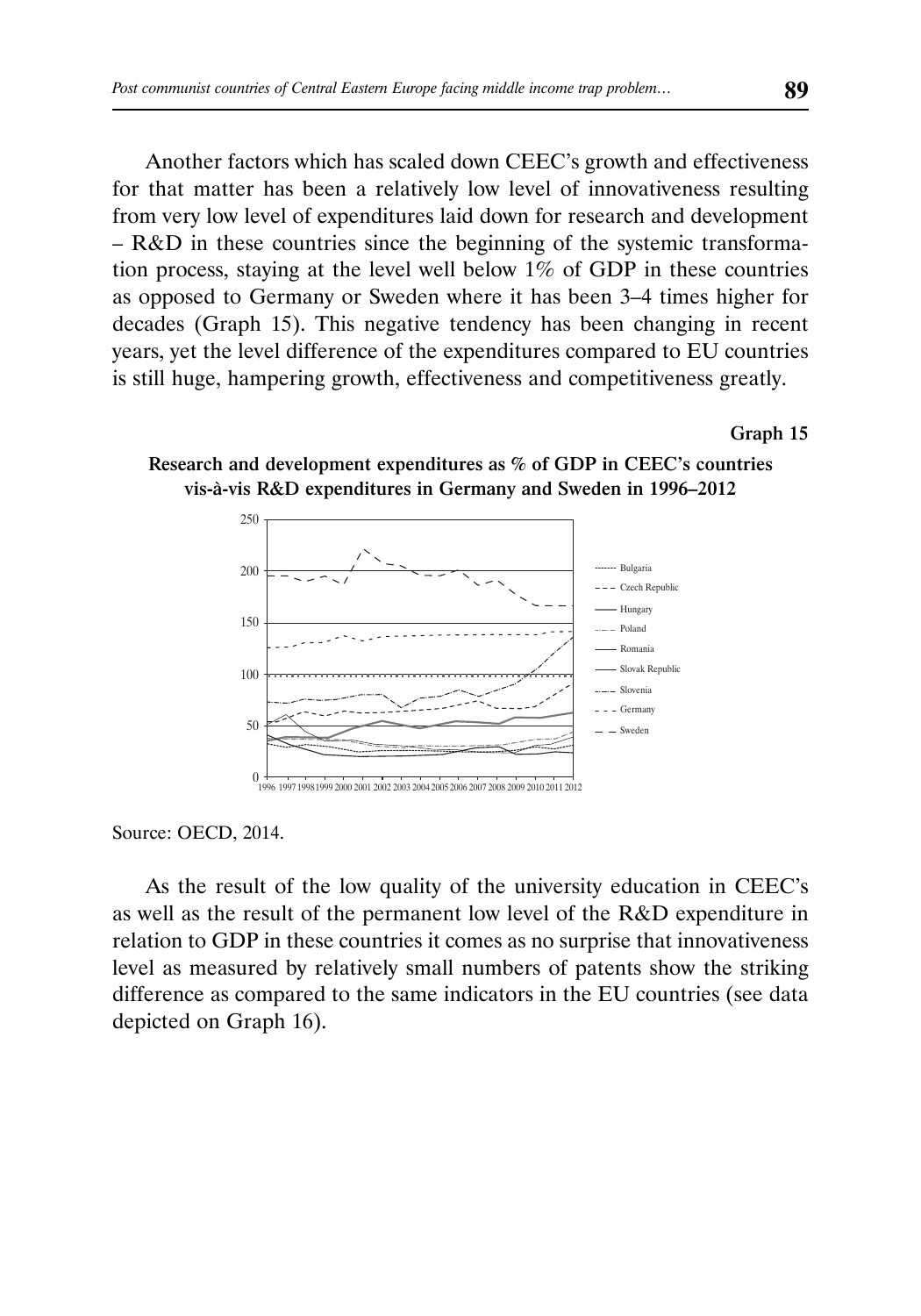### Graph 16

Patent applications, residents. CEEC's as a percent of EU total numbers



Source: own calculations based on the World Bank, 2016.

In view of the above facts and figures it comes as no surprise that given the low level of investment and low level of technological effort in CEEC's theirs export composition consist mostly of medium and low tech goods as opposed to the old EU or other OECD export composition where high tech goods represent from 30% to 50% share of their total exports. As we can see from the data depicted in graph 19 below most of CEEC's countries don't reach these levels. What is more, some of them like Hungary or the Czech Republic have been even scaling down their export composition with respect to the high tech goods share in their exports total. Slovakia and Poland has experienced some minor improvements in 2007–2014 period, yet the ca 7% high tech goods share in Poland's total exports indicate clearly an innovation gap with respect to old EU or other OECD25. That is one of the most visible indicators of being a secondary or peripheral economic partner in importance in international transactions, indicating CEEC's big chance to remain in the middle income trap for years to come. Unless there is a significant change in the economic policy direction in these countries aiming at improving growth conditions based on business environment conducive to innovativeness, the CEEC's competitiveness will remain at low level as being based on low labor cost inputs rather than being on innovativeness and efficiency high tech based, leaving these countries where they are with little chance to converge and efficiency high tech based with little chance to converge

<sup>25</sup> GUS, 2015.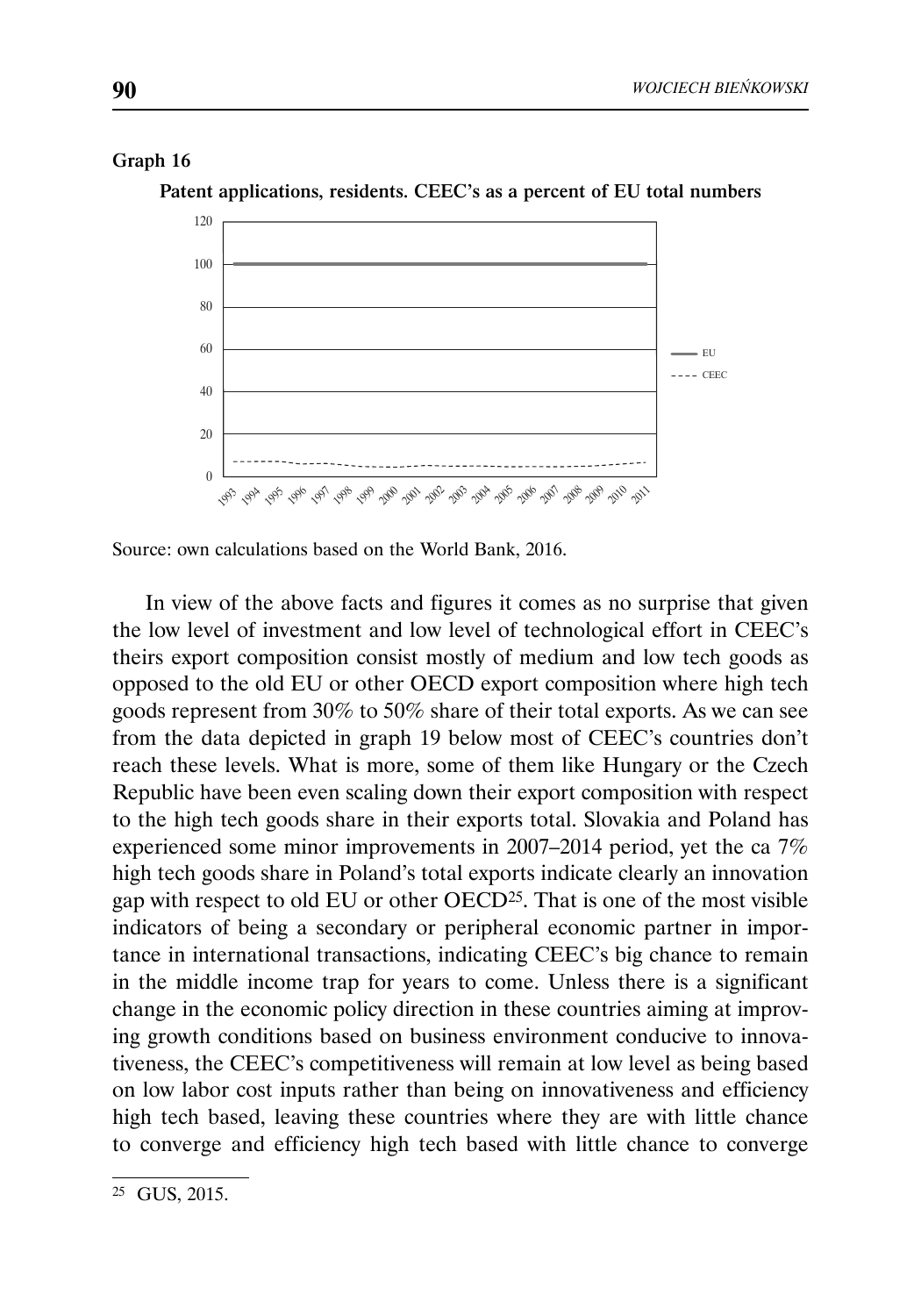towards EU or OECD – non EU members. This thesis can be confirmed by the data of the CEEC's on these countries high tech goods share in their total exports indicating clearly that the share is very low compared to old EU countries or OECD where the share is sometimes several times higher exceeding 30& for most developed OECD countries<sup>26</sup>. As we can see from data depicted in Table 6 below the high tech goods share in most CEEC's don't reach this level and in Poland, for example, has not reached even 8% yet (see Table 6).

Table 6

|                   |                | 2007   | 2008   | 2009   | 2010   | 2011   | 2012   | 2013   | 2014   |
|-------------------|----------------|--------|--------|--------|--------|--------|--------|--------|--------|
| Poland            | <b>Exports</b> | 3.000  | 4.300  | 5.700  | 6.000  | 5.100  | 6.000  | 6.700  | 7.700  |
|                   | <b>Imports</b> | 9.300  | 9.900  | 11.800 | 11.600 | 10.200 | 10.500 | 10.800 | 11.300 |
|                   | <b>Exports</b> |        |        |        |        |        | 3.800  |        | 3.900  |
| Bulgaria          | <b>Imports</b> | 6.600  | 6.300  | 7.200  | 7.500  | 7.800  | 8.900  | 6.900  | 7.500  |
| Czech<br>Republic | <b>Exports</b> | 14.100 | 14.100 | 15.200 | 16.100 | 16.400 | 16.100 | 15.100 | 15.300 |
|                   | <b>Imports</b> | 15.500 | 15.100 | 17.400 | 19.000 | 17.400 | 16.900 | 16.400 | 17.200 |
|                   | <b>Exports</b> | 21.300 | 20.200 | 22.200 | 21.800 | 20.900 | 17.300 | 16.300 | 14.400 |
| Hungary           | <b>Imports</b> | 18.700 | 17.100 | 19.800 | 20.300 | 18.800 | 17.600 | 16.900 | 15.000 |
|                   | <b>Exports</b> | 5.000  | 5.200  | 5.900  | 6.600  | 6.600  | 8.200  | 9.600  | 9.700  |
| Slovakia          | Imports        | 10.300 | 9.800  | 10.600 | 10.900 | 12.700 | 15.300 | 16.500 | 16.500 |
| Romania           | <b>Exports</b> | 3.500  | 5.400  | 8.200  | 9.800  | 8.800  | 6.300  | 5.600  | 6.400  |
|                   | Imports        | 8.400  | 8.700  | 10.800 | 12.200 | 10.800 | 9.600  | 10.100 | 10.000 |

CEEC's high-tech trade as a percentage of their total in 2007–2014 as measured by RCA index methodology/SITC. Rev. 4

Source: own calculations based on the Eurostat, 2016.

The data in table 6 confirm our quick yet comprehensive review of the factors of growth and weak competitiveness indicators of the CEEC's in recent years explaining why there has been the visible CEEC's convergence slowdown causing the middle income trap problem as depicted and indicated in respective graphs and tables on CEEC's earlier in this paper.

<sup>26</sup> WTO, 2015.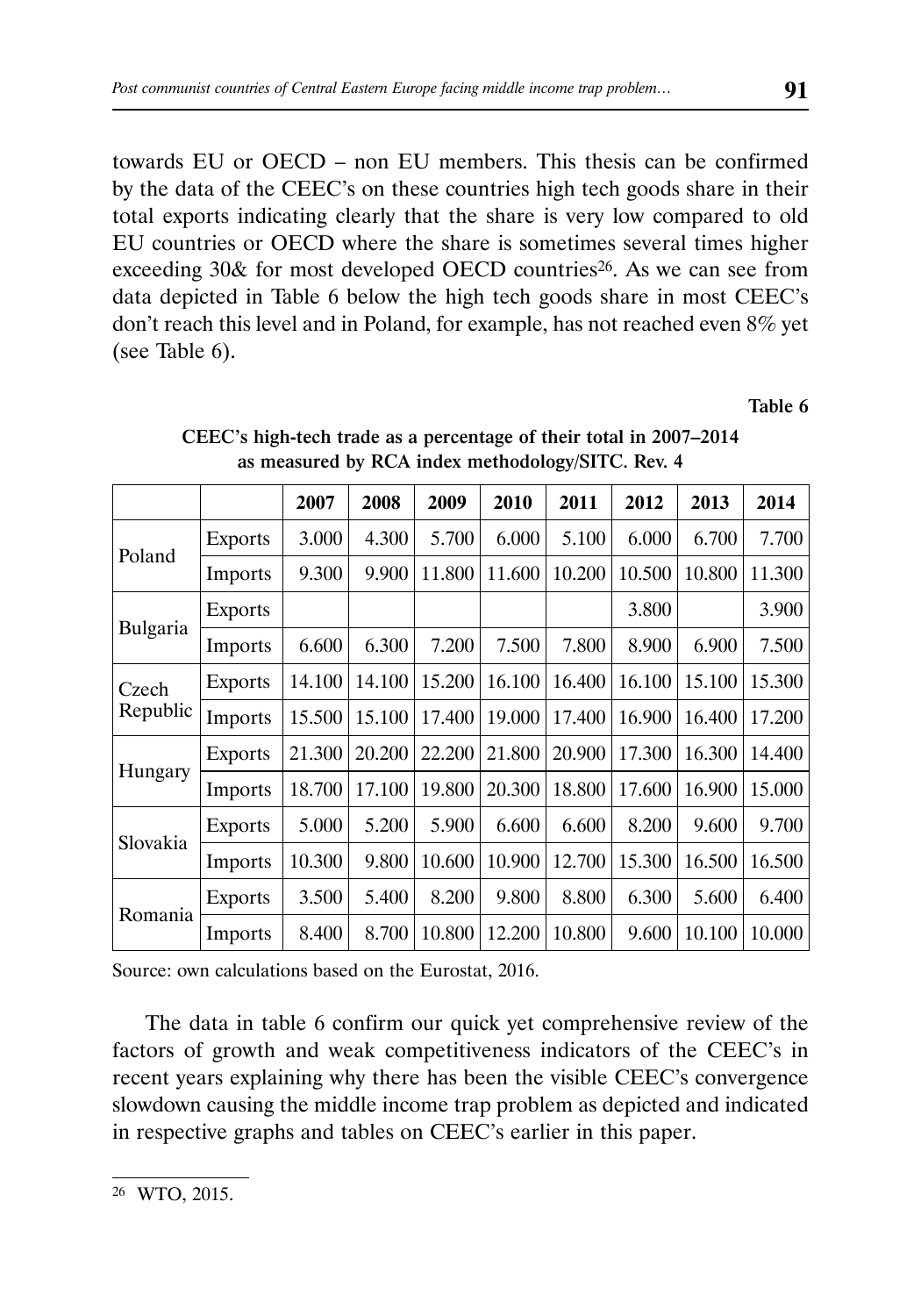### **CONCLUSIONS**

Results of the analysis of the CEEC's performance of the Gross Domestic Product per capita or convergence process show that the convergence of the Central and Eastern European countries with the world economy slowed down after the global financial crisis started significantly suggesting a typical situation when the respective group of countries enter the so called "middle income economy trap".

In the first part of our analyzes, based mostly on a in depth statistical investigation, we have found out that though countries under consideration had relatively high GDP growth rates after 2000 and after the EU accession in 2004 especially, yet soon after, that is in the period of the global financial crisis 2007–2008, their GDP slowdown was very significant. What is more, the slow yet continued CEEC's convergence towards EU total at that 2008–2013 period can be attributed mostly to the very deep recession in some Euro area, mostly in the Mediterranean countries, rather than to their relatively good economic performance. In fact, when we measured CEEC's performance vis-à-vis EU North, namely such countries as Germany or Sweden during 2008–2013 period, even some divergence tendencies could be observed. Similar negative tendencies has been observed after 2008 especially when comparing the CEEC's growth results with analogous figures for other world economies such as OECD – non EU members, in example the Anglo-Saxon countries overseas such as USA, Canada, Australia and New Zealand or other OECD members such as Switzerland, Chile, Israel or Turkey, not to mention the Far East Asia Tigers such as Republic of Korea or Taiwan which has had twice or three time higher GDP growth rates compared to CEEC's at that period. By extrapolating the above trends we came to conclusion that by the year 2025 the CEEC's position vis-à-vis the respective group of countries will change in an insignificant way leaving these countries at peripheral territory of the developed world as depicted by the respective reference points in our analyzes. We have called the situation a typical middle income level trap which, by the way, is not in accord with the prevailing view as represented by majority of experts on the issue27.

<sup>27</sup> See 15–16 October 2015 National Bank of Poland – NBP and Oesterreichische National Bank – ONB conference in Warsaw titled "Boosting EU Competitiveness – The Role of the CECEE Countries" for example when most the speakers representing also World Bank, OECD and EU, preached CEEC's as a EU GDP and competitiveness growth frontrunners or champions/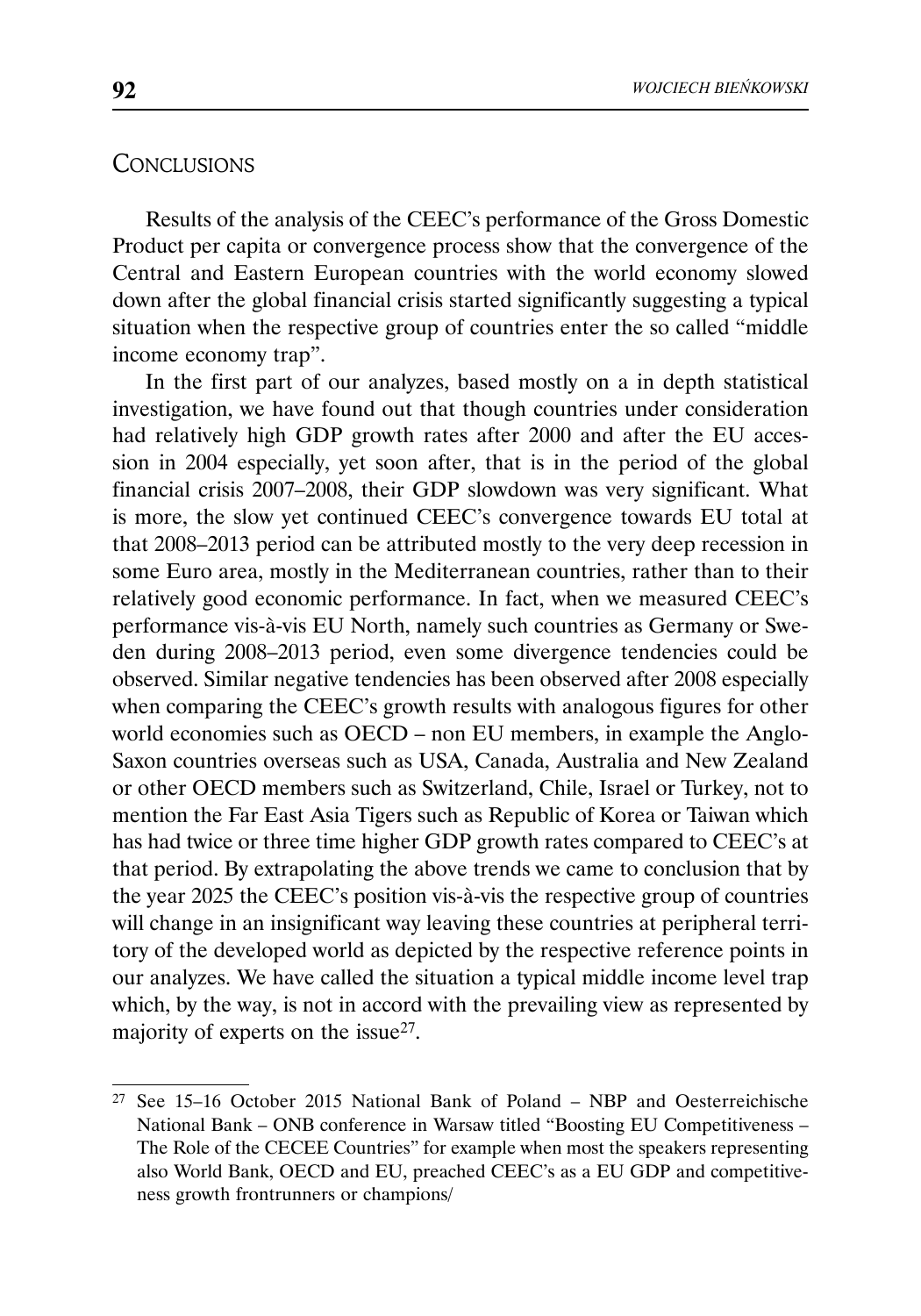As suggested in the later part of the article (Part 4), the observed CEEC's slowdown in convergence results from relatively low rates of growth of the Total Factor Productivity factors such as low investments generally and low innovativeness of these countries (especially Poland and Romania). The low innovativeness in turn comes as the result low level of CEEC's expenditures on education combined with low level of R&D expenditures compared to GDP which, in turn, brings a very low number of patents and the Central and Eastern European countries vis-à-vis EU or OECD. Under the circumstances it comes as no surprise that the share of high tech goods in export composition in these countries exports total is very low and in some cases has been even declining in recent years, indicating competitiveness problem. In fact these countries competiveness has been mainly low labor costs driven, which is not a sufficient condition for maintain a long-term ability to compete. No doubts these are one of the main causes of the growth and convergence problem slowdown. In order to advance and not being stuck in the middle income trap, these countries should spend less money on consumption and more money on investment, quality of education and on research and development.

### **BIBLIOGRAPHY**

- Agenor P.-R., Canuto O., Jelenic M. (2012), *Avoiding Middle-Income Growth*  Taps, "The World Bank Economic Premise", November 2012, No. 98.
- Bakker B.B., *Paper on "Demographic factor and its impact on CEEC's growth potential" Presentation given during NBP – ONB 15-15 October 2015 seminar titled Boosting EU Competitiveness* – The Role of the CESEE Countries.
- Bieńkowski W., Grabowski W. (2015), *Central Eastern European countries and the middle income trap – the case of Poland*, Paper presented at First World Congress of Comparative Economics, Rome 25–27 June 2015.
- Brada J.C., King A.E., Ma C.Y. (1997), *Industrial economics of the transition: determinants of enterprise efficiency in Czechoslovakia and Hungary*, Oxford University Press, Oxford Economic Papers 49.
- Brada J.C., King A.E. (1993), *Is Private Farming More Efficient than Socialized*  Agriculture?, Wiley, "Economica", Vol. 60, No. 237.
- Caldentey E.P. (2012), *Income Convergence, Capability Divergence, and the Middle Income Trap: An Analysis of the Case of Chile*, Springer Science Business Media.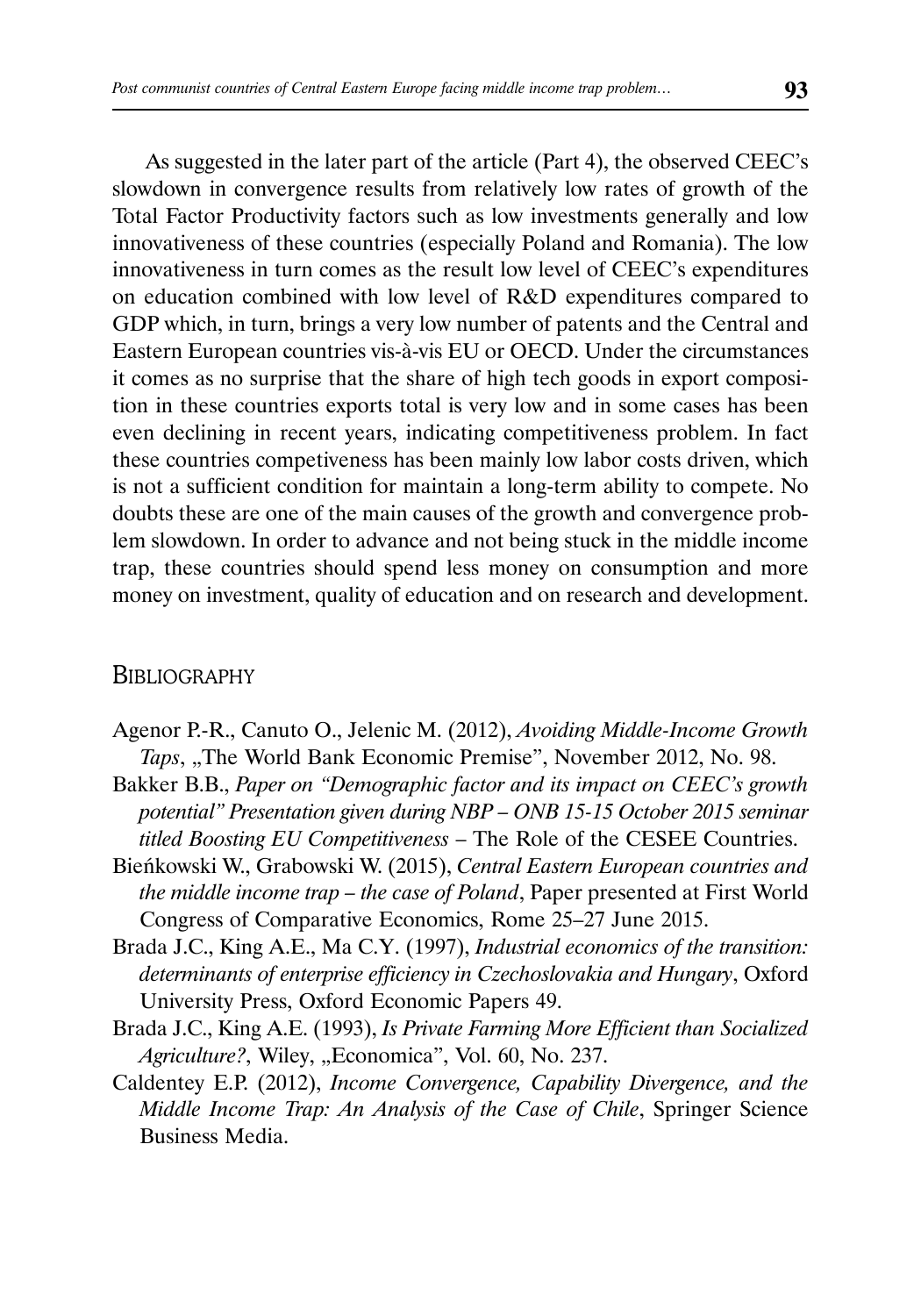- Eichengreen B., Donghyun P., Kwanho S. (2013), *Growth slowdowns redux: new evidence on the middle-income trap*, NBER Working Paper Series, Working Paper 18673.
- European Bank for Reconstruction and Development (2013), Transition Report 2013.
- Felipe J. (2012a), *Tracking the Middle-Income Trap: What is It, Who is in It,*  and Why? Part 1, "Asian Development Bank", No. 306.
- Felipe J. (2012b), *Tracking the Middle-Income Trap: What is It, Who is in It,*  and Why? Part 2, "Asian Development Bank", No. 307.
- Fundacja Gospodarki i Administracji Publicznej (2014), *Konkurencyjna Polska. Jak awansować w światowej lidze gospodarczej? Rekomendacje*, Kraków.
- Główny Urząd Statystyczny 2014 and 2015,Warsaw, Poland Respective volumes on GDP and Poland's Foreign Trade performance.
- Gal Z. (2015), *Interdependence between Core and Peripheries of the European Economy: Secular Stagnation and Growth in the Western Balkans*, Paper presented at First World Congress of Comparative Economics, Rome 25–27 June 2015.
- Golonka M., Gyorgy L., Krulis K., Pokrywka Ł., Vano V. (2015), *Middle-Income Trap in V4 Countries? – Opening thesis*, The Kosciuszko Institute.
- Jankowska A., Nagengast A.J., Perea J.R. (2012), *The Middle-Income Trap: Comparing Asia and Latin American Experiences*, OECD Development Centre, "Policy Insights", No. 96.
- Lee K. (2013), *Schumpeterian Analysis of Economic Catch-up Knowledge, Path-Creation, and the Middle-Income Trap*, Cambridge University Press.
- Lee K., Kim B.-Y., Park Y.-Y., Sanidas E. (2013), *Big business and economic growth: Identifying a binding constraint for growth with country panel analysis*, "Journal of Comparative Economics", No. 41.
- McKinsey &Company (2015), *Poland 2025: Europe's new growth engine*.
- Paus E. (2012), *Confronting the Middle Income Trap: Insights from Small Latecomers*, Springer Science Business Media.
- Piątkowski M. (2014), *The 'Warsaw Consensus': The New European Growth Model*, paper presented during the Kozminski University Seminar.
- Radło M.-J., Ciesielska D. (2013), *Polska w pułapce średniego dochodu? Perspektywy konkurencyjności polskiej gospodarki i regionów*, Diffin.
- Yusuf S., Nabeshima K. (2009), *Can Malaysia Escape the Middle-Income Trap? A Strategy for Penang*, The World Bank Development Research Group, Policy Research Working Paper 4971.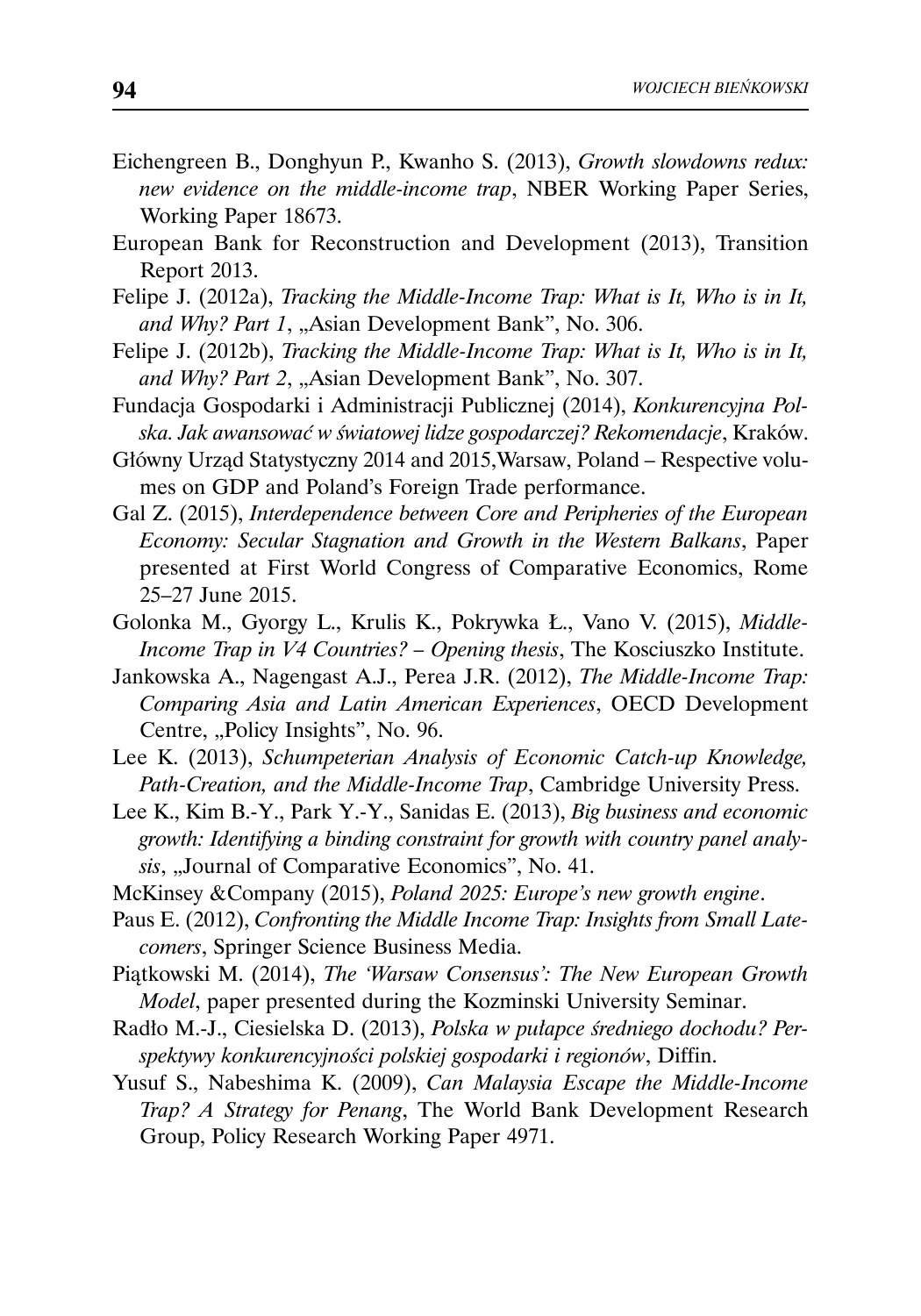POST COMMUNIST COUNTRIES OF CENTRAL EASTERN EUROPE FACING MIDDLE INCOME TRAP PROBLEM. PRELIMINARY FINDINGS BASED ON STATISTICAL DATA AND SOME FACTOR ANALYSES FOR 1990–2014

### Summary

The main aim of the paper is to illustrate and analyse growth and convergence process of the countries of Central and Eastern Europe, CEE, namely: Poland, the Czech Republic, Hungary, Slovakia, Bulgaria and Romania in the 1990–2014 period. The countries, after a successful growth and catch-up process as observed over most of the transformation period of 1990–2007, have suddenly, since 2008, slowed down their convergence process vis-à-vis some old EU member countries and especially vis-à-vis the non EU OECD member counties like the countries of the Anglo-Saxon socio-economic model and several countries of Far East Asia. The process of the slowdown, if it is to continue, will make most of the countries of the region being stuck in the middle income trap level defined as 40–70% of the GDP *per capita* level of the reference countries, i.e. the old EU or the non EU OECD members, for many years to come. An attempt to identify and analyse some main causes of the economic growth and the convergence slowdown of CEE countries is to be undertaken in this paper as well.

POSTKOMUNISTYCZNE KRAJE EUROPY ŚRODKOWO-WSCHODNIEJ W OBLICZU PUŁAPKI ŚREDNIEGO POZIOMU ROZWOJU. WSTĘPNA DIAGNOZA PROBLEMU NA PODSTAWIE DANYCH STATYSTYCZNYCH I ANALIZ Z LAT 1990–2014

### Streszczenie

Celem tego opracowania jest ilustracja i analiza procesów wzrostu oraz konwergencji krajów Europy Środkowo-Wschodniej, konkretnie: Polski, Czech, Słowacji, Węgier, Bułgarii i Rumunii w okresie 1990–2014. Wymienione kraje, po okresie pozytywnych wzrostów i postępującej konwergencji widocznych w okresie transformacji w latach 1990–2007, wyraźnie spowolniły swój wzrost po roku 2008, zmniejszając widocznie proces konwergencji visà-vis krajów "starej" UE, a jeszcze bardziej względem krajów OECD nie będących członkami Unii, czy wiodących krajów Dalekiej Azji. Ten proces spowolnienia, jeśli będzie kontynuowany, uczyni kraje tego regionu Europy